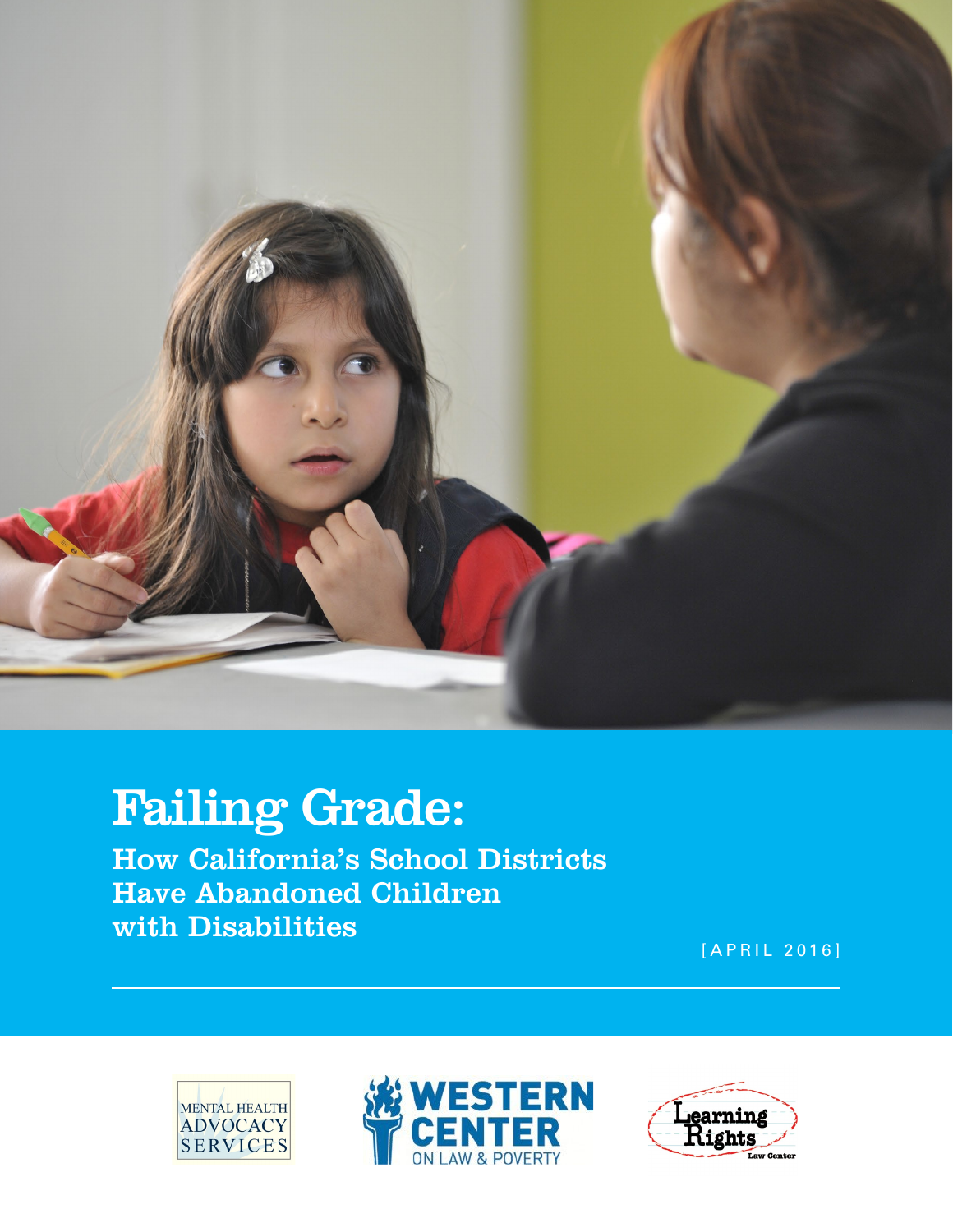# Acknowledgements

### **Contributions**

Dean Conklin, Learning Rights Law Center Antionette Dozier, Western Center on Law & Poverty Michael Herald, Western Center on Law & Poverty Jim Preis, Mental Health Advocacy Services, Inc. Nancy Shea, Mental Health Advocacy Services, Inc. Mona Tawatao, Western Center on Law & Poverty

## **Special Thanks**

Ira Burnim, Bazelon Center on Mental Health

Walter S. Johnson Foundation

The parents, special education advocates, mental health providers and school administrators who graciously took the time to share their thoughts and experiences

Manatt, Phelps & Phillips, LLP Lenard Weiss, John Libby, Emil Petrossian, Brandon Reilly, David Kim, Molly Wyler and Claudia Norris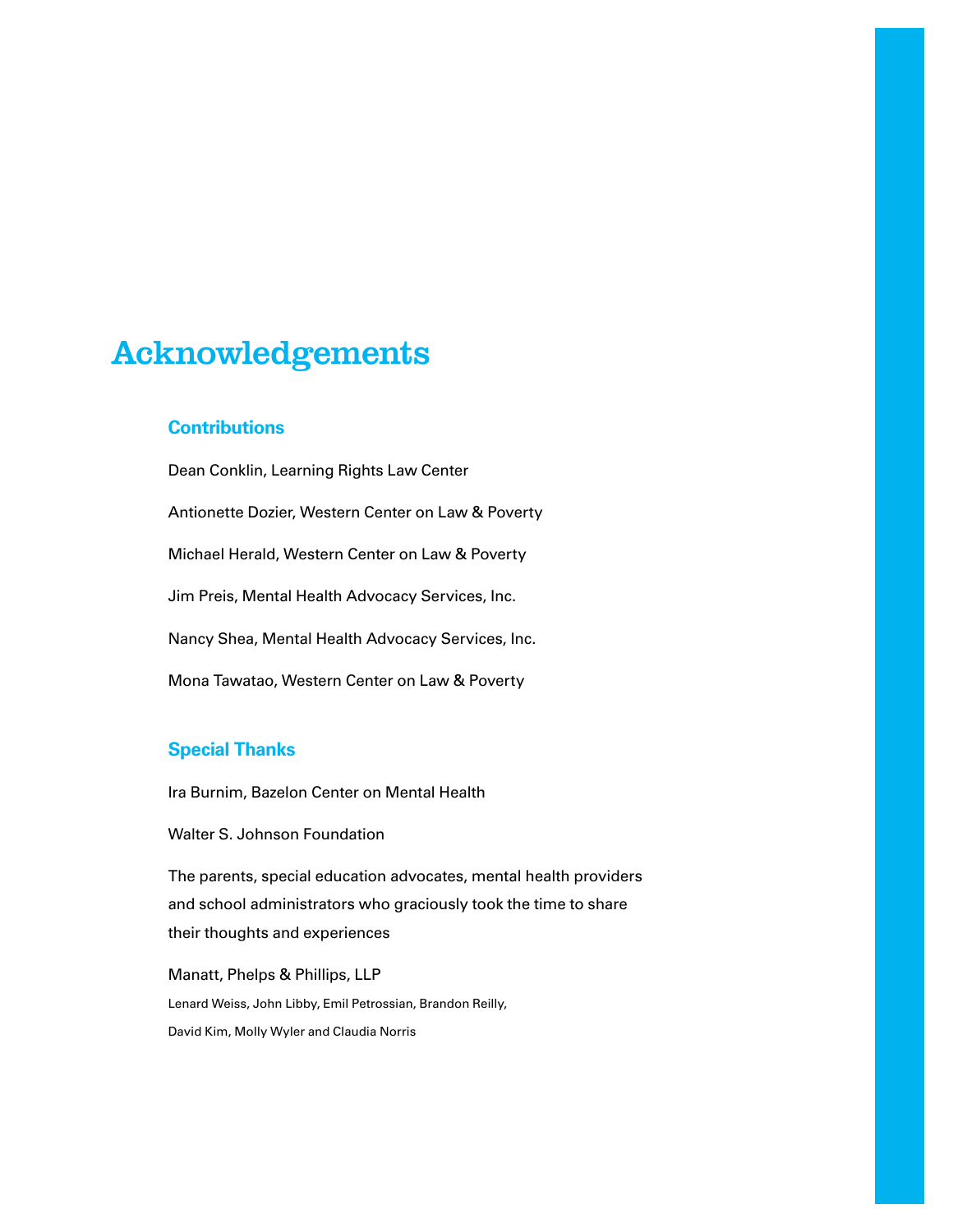# Table of Contents

| Students in need of mental health services to succeed in school are receiving                                                                                 |
|---------------------------------------------------------------------------------------------------------------------------------------------------------------|
| Schools are not following the Child Find Requirement: Too few children are<br>identified and referred for services and end up in the juvenile justice system5 |
| There is reported intersectionality between limited English proficiency and                                                                                   |
| Schools define "related services" too narrowly and thereby deprive students                                                                                   |
| When students are provided services, they are often inadequate or                                                                                             |
| Children with challenging mental health conditions are often segregated rather                                                                                |
| Parents, teachers, and school personnel are often not trained on specific                                                                                     |
| Services are not provided as part of a coordinated individualized behavior<br>intervention plan that is designed to be implemented at school and              |
|                                                                                                                                                               |
|                                                                                                                                                               |
|                                                                                                                                                               |
|                                                                                                                                                               |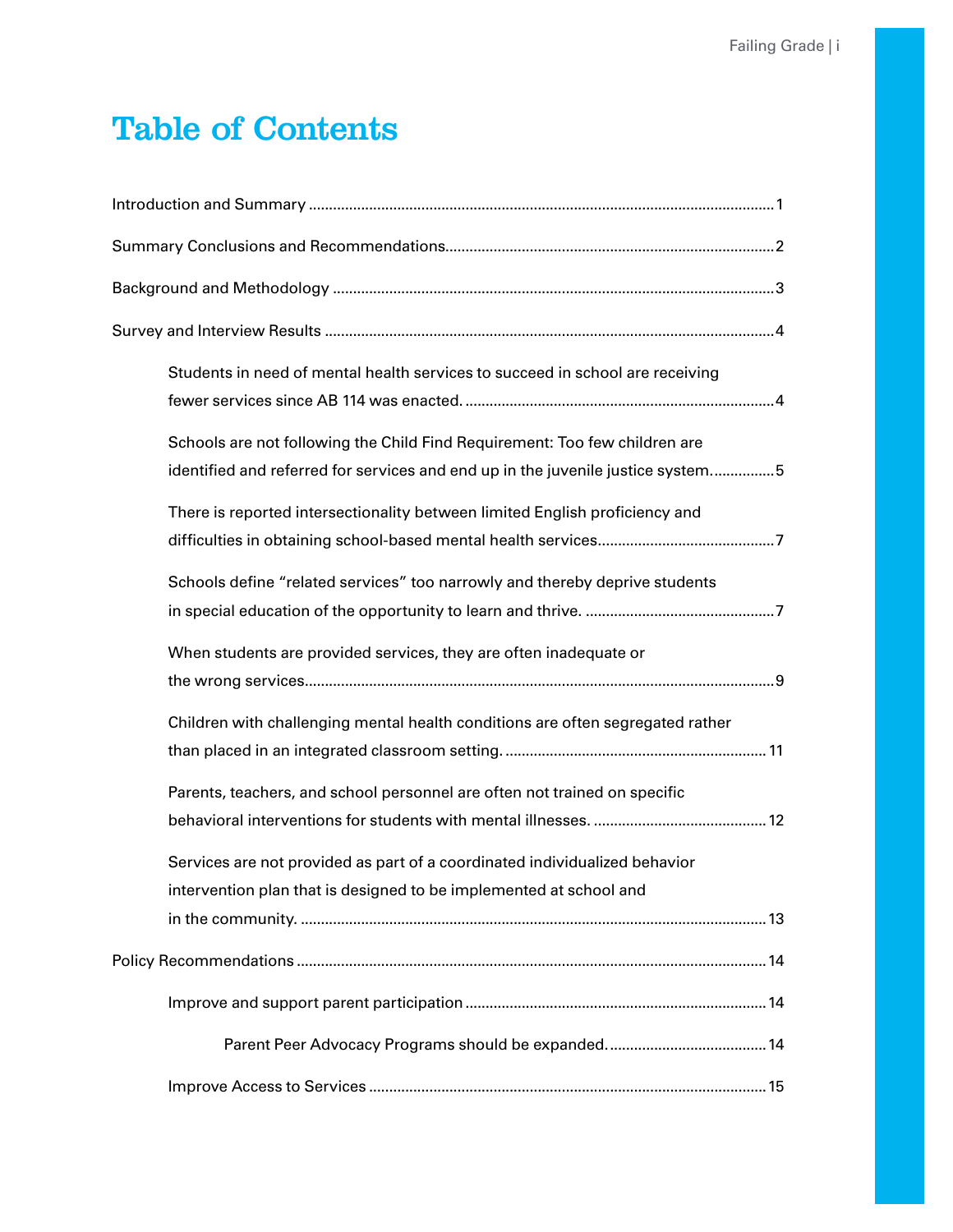# Table of Contents (cont.)

| Each LEA should develop and publish an annual "Mental Health Plan."15                                                                   |
|-----------------------------------------------------------------------------------------------------------------------------------------|
| As a function of the Child Find mandate, LEAs should develop protocols                                                                  |
| to assess for special education services any student brought to the LEA's<br>attention by a parent or mental health provider as needing |
|                                                                                                                                         |
| The CDE should require LEAs to provide a wider variety of mental                                                                        |
|                                                                                                                                         |
| All LEAs should make available an array of school-based mental                                                                          |
|                                                                                                                                         |
|                                                                                                                                         |
| The CDE should take action to hold LEAs accountable for providing                                                                       |
| mental health services that produce positive education outcomes 17                                                                      |
| The CDE should hold LEAs accountable in measuring expenditures and                                                                      |
|                                                                                                                                         |
|                                                                                                                                         |
|                                                                                                                                         |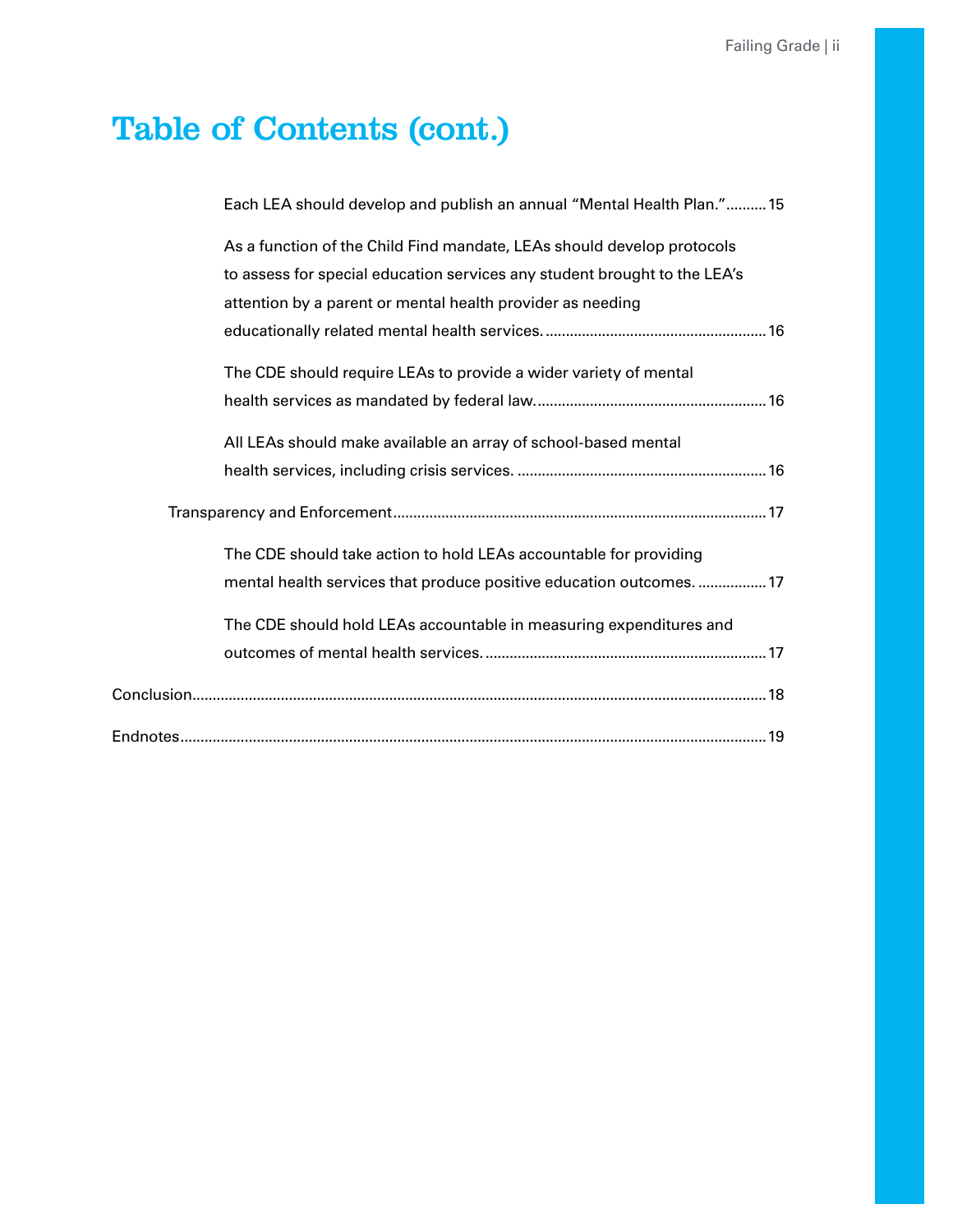<span id="page-4-0"></span>"Veronica"<sup>1</sup> was 14 years old when she witnessed the murder of her twin brother. Following this traumatic event she became withdrawn and uncommunicative at school, but she was never referred for mental health services. One day she became so upset at school that she tried to leave the school grounds. The school resource officer tried to stop her and a scuffle ensued. Rather than try to understand what was happening with Veronica and whether she needed mental health services, the school had her arrested and she was made a ward of the court. Only after being placed on probation was Veronica referred for a mental health assessment, diagnosed with posttraumatic stress disorder, and provided mental health services.

# Introduction and Summary

Veronica's story is just one of many reported by California families with children in need of mental health services at school, indicative of an alarming trend—that many school children who have a need for mental health services to benefit from their education are going without and, as a result, ending up in the juvenile justice system. These stories have been particularly prevalent since the obligation to provide mental health services to students in special education was transferred from county mental health agencies back to local education agencies (LEAs) five years ago. For the previous 25 years, special education students in California received educationally related mental health services through an interagency partnership between school districts and county mental health agencies. In a dramatic shift in 2011, the state enacted Assembly Bill (AB) 114 eliminating the state-mandated partnerships, charging the LEA with the sole responsibility of providing all educationally related mental health services needed by students in special education. Accompanying this transfer of responsibility was an annual state budget allocation of over \$400,000,000 earmarked for mental health services for students in special education.<sup>[2](#page-22-2)</sup> This amount was significantly more than the mental health allocation under the prior system.<sup>[3](#page-22-3)</sup>

Based on reports from families about their difficulty in obtaining needed mental health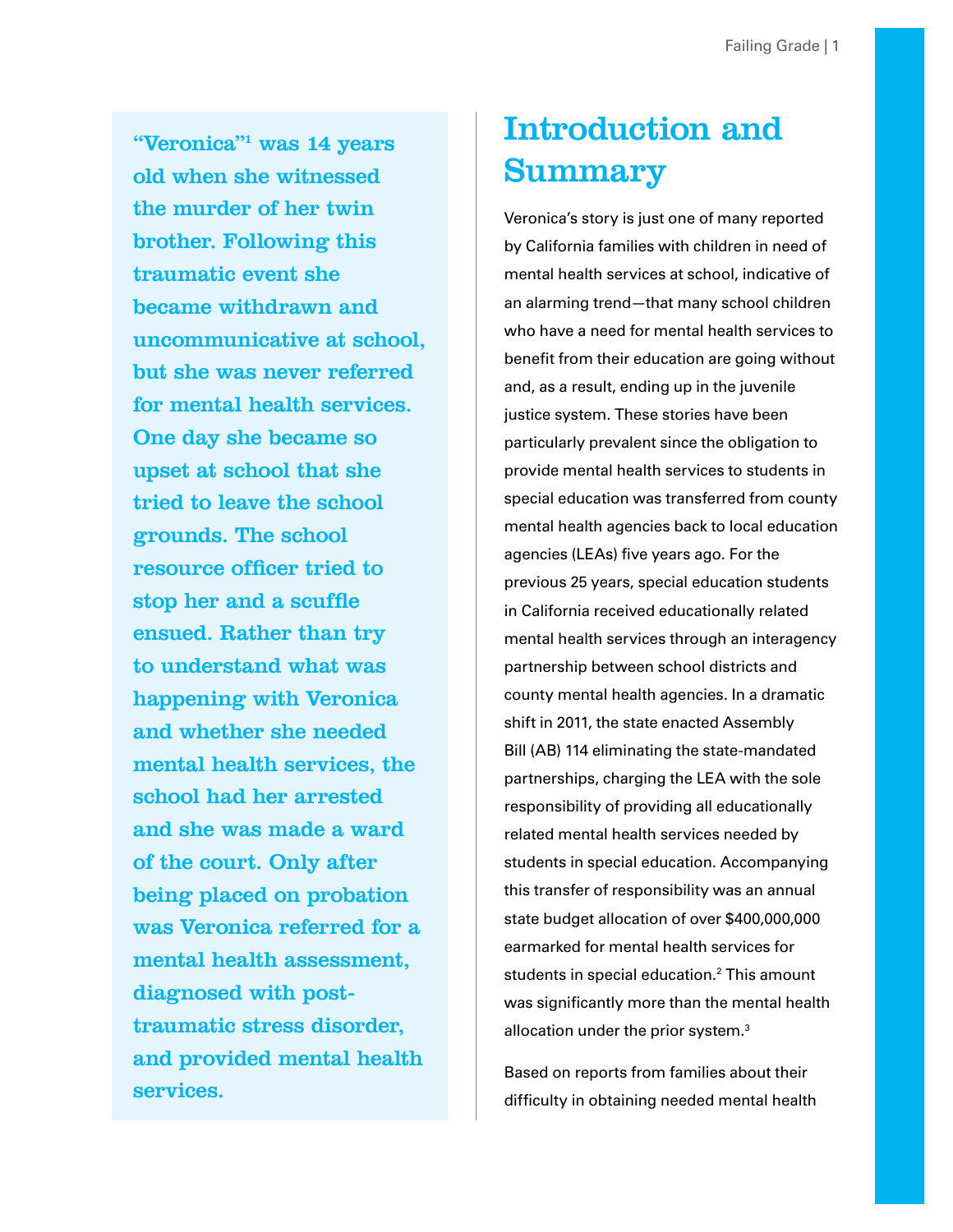<span id="page-5-0"></span>services from LEAs, advocates for families grew increasingly concerned. This concern was shared by the legislature, leading Senator Beall, Chair of the Senate Select Committee on Mental Health, to request a state audit of how services for students in special education were affected by AB 114. The request focused particularly on outcomes and accountability for how state funds were spent.[4](#page-22-4) The final state audit report, issued in January 2016, confirmed the suspicions of concerned parents, advocates and public officials. The audit reports that there may be as many as 580,000 children who are not getting needed school-based mental health services, and that the California Department of Education (CDE), the state entity responsible for AB 114 funds, is tracking neither expenditures nor outcomes.<sup>5</sup> Consequently there is simply too little data for auditors to determine whether the LEAs are meeting their responsibility to provide necessary mental health services to school children in special education.

Meanwhile, several advocacy organizations whose focus includes children's mental health and education issues, led by Western Center on Law and Poverty, Mental Health Advocacy Services, and Learning Rights Law Center,<sup>[6](#page-22-6)</sup> launched their own investigation into the status of mental health services in schools. Sadly, this group's findings paint a darker picture than the state audit, and reveal that many LEAs are not meeting their responsibilities to provide mental health services to children in school, and that California's children are suffering as a result.

# Summary Conclusions and Recommendations

#### **The major conclusions of this report are:**

- Many LEAs are not complying with their legal obligations to identify children in need of school-based services, teach and provide necessary school-based mental health services and supports in integrated settings, and to provide intensive behavioral support services that meet each child's individualized, unique needs.
- Many children in need of school-based mental health services are not getting services or getting too few services, resulting in school discipline or juvenile arrests.
- Since the enactment of AB 114, there have been fewer students receiving mental health services in their Individual Education Program (IEP) and fewer types of mental health services available for students with emotional or behavioral problems.
- Too many children who have severe mental health conditions are learning and receiving services in segregated settings, instead of in classrooms with their peers.

#### **This report recommends:**

**That LEAs take immediate action to comply** with the law by (1) identifying children in need of services, particularly before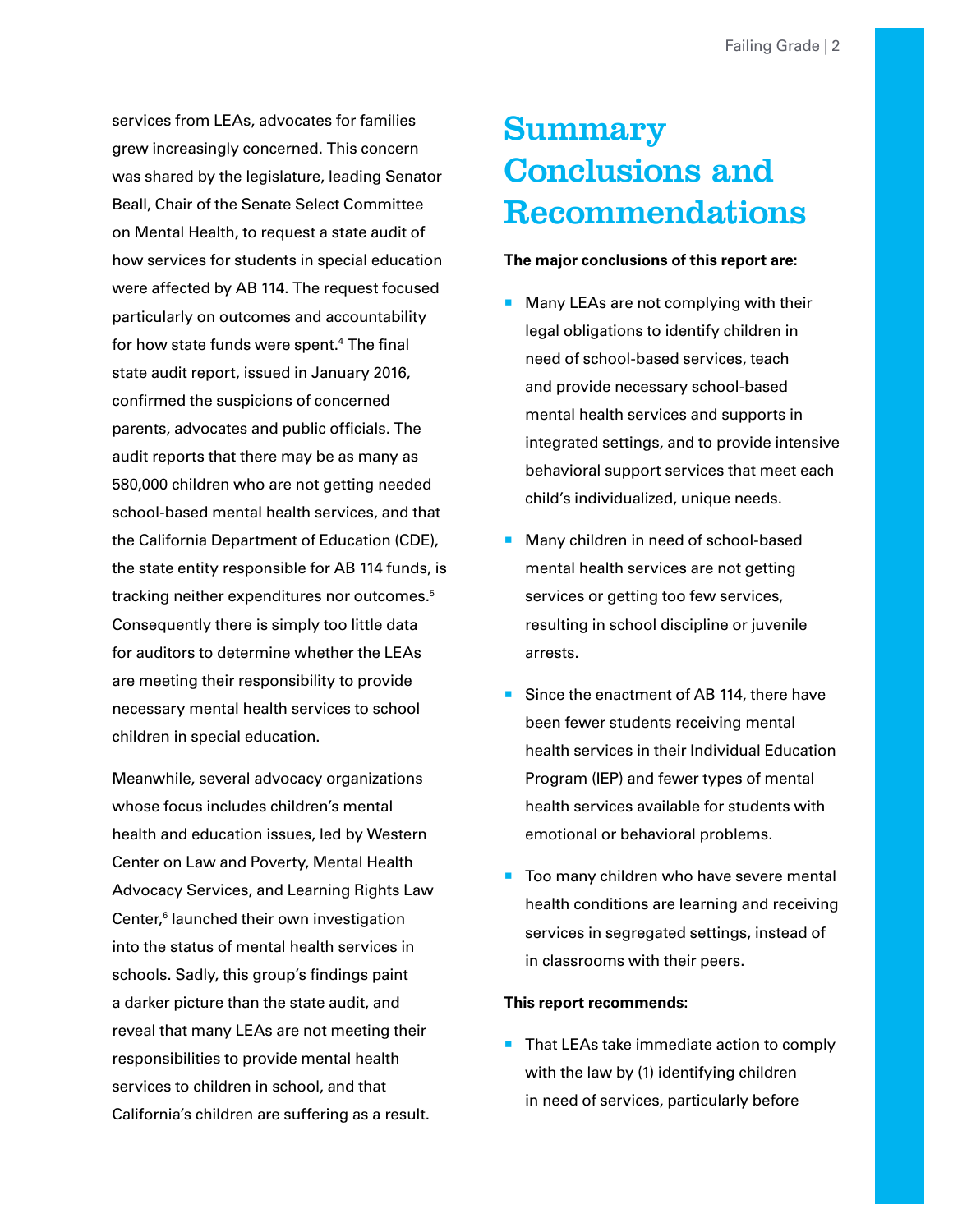<span id="page-6-0"></span>taking disciplinary actions or engaging law enforcement, and (2) providing robust behavioral support services, like Wraparound and Intensive Home Based Services (IHBS), to meet children's needs during general class time.

- **Expanding state funding for parent-peer**advocacy programs to support parents and families seeking services through the IEP process.
- That each LEA develop and publish an annual "Mental Health Plan," in consultation with stakeholders, which describes in detail the full array of mental health services available in school, including specific behavioral support and evidenced-based services, commitments and plans for coordinating communitybased and school-based mental health services, and training parents and school personnel to engage in individualized treatment plans, and the process and procedures for obtaining such services.
- $\blacksquare$  The legislature should require the CDE to report annually on the outcomes for students receiving mental health services, develop a mechanism for tracking and reporting expenditures related to mental health services, and monitor the provision of services.

# Background and Methodology

In order to capture what was happening around the state regarding the provision of educationally related mental health services, Western Center on Law and Poverty, Mental Health Advocacy Services and Learning Rights Law Center conducted written surveys and key stakeholder interviews of parents, school administrators, mental health providers and special education advocates soliciting their experiences with obtaining mental health services as part of an IEP. We received responses from school administrators representing 15 school districts, special education advocates representing more than 900 children and youth each year, mental health providers serving children and youth in 20 counties, and over 70 parents. The data from the surveys were analyzed by Lois A. Weinberg, Ph.D., Professor, California State University Los Angeles and Jenny Chow, M.A., Gina Cobin, M.A., Paul Luelmo, M.A., and Bryan Thornton, M.A., doctoral students in the Joint Doctoral Program in Special Education between California State University Los Angeles and University of California Los Angeles. This information was compiled and is the basis of the preliminary findings below.<sup>7</sup>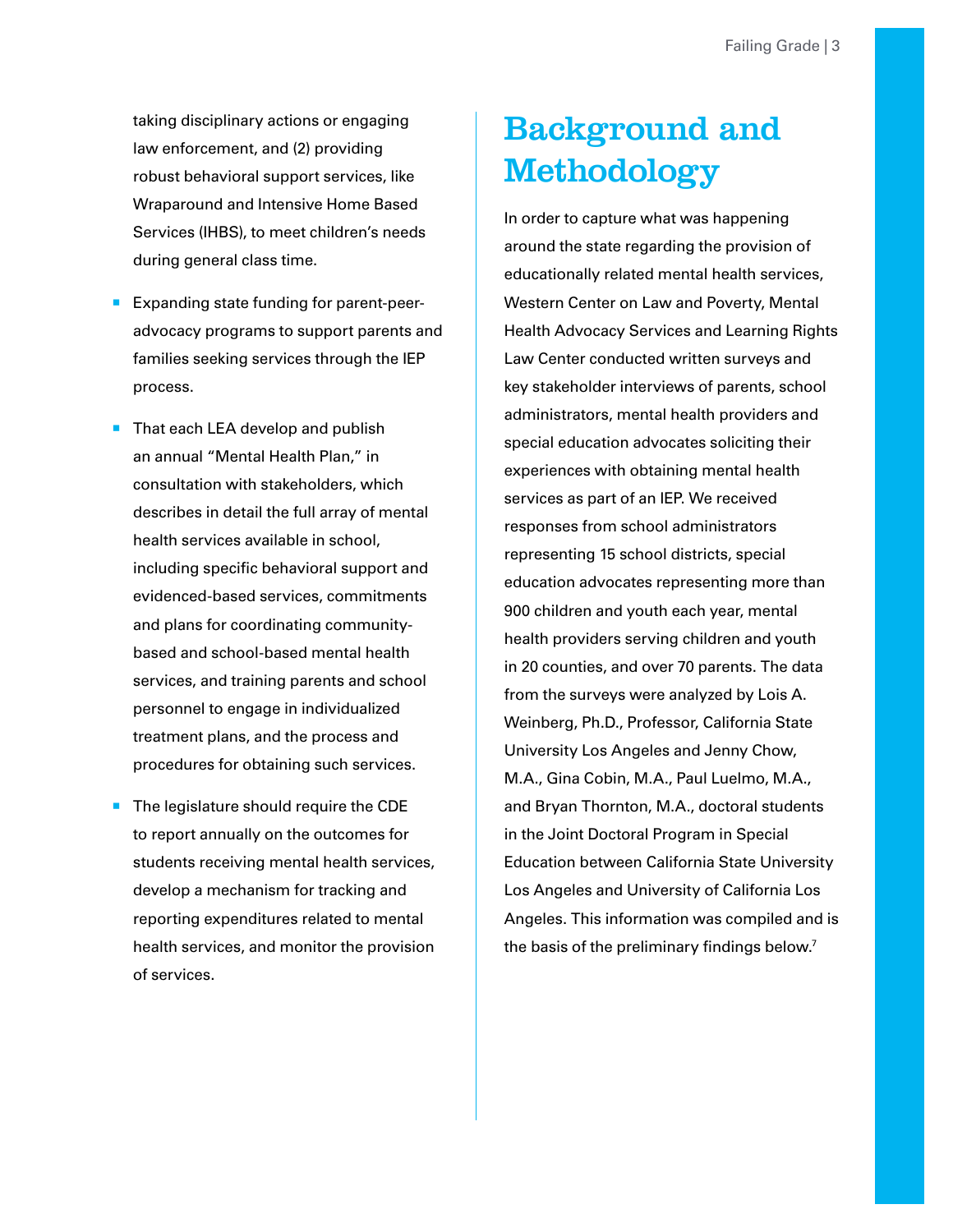# <span id="page-7-0"></span>Survey and Interview Results

**Students in need of mental health services to succeed in school are receiving fewer services since AB 114 was enacted.**

The overall picture painted by survey and interview respondents is that there are fewer students receiving mental health services as part of an IEP and fewer types of mental health services available for students with emotional or behavioral problems. Moreover, students who are receiving services at school receive them less often and are less likely to receive services in their general education classroom where they are needed the most and likely to have the greatest impact. Parents of children with severe emotional and behavior conditions were asked about what services, if any, their children were receiving at school. The following chart shows their responses.

### Behind the Numbers

"Educationally Related Mental Health Services are incredibly inconsistent across school districts and LEAs. You can have a great [service array] in one area and lack quality services in another. This lack of consistency is problematic."

—Special Education Advocate

## **Percent of Surveyed Families Lacking Mental Health Services Through IEP**

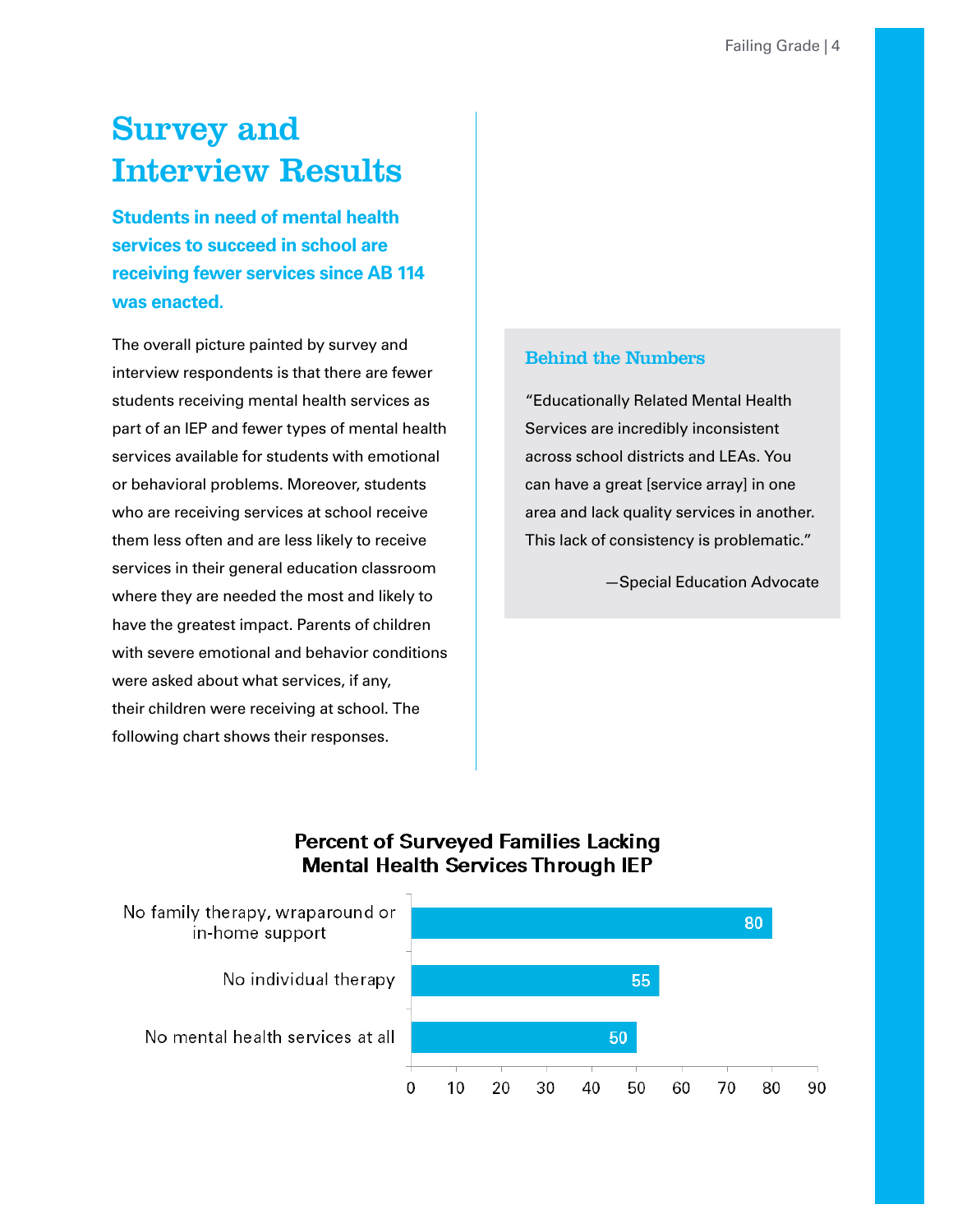<span id="page-8-0"></span>Mental health providers and special education advocates provided similar feedback. They also indicated that foster youth and children in the juvenile justice system are particularly impacted by the changes brought about by AB 114. They often face the same problems in obtaining mental health services at school as other students. In particular, foster youth are equally likely to face delays in obtaining school-based services and difficulty in obtaining services that are individualized and of sufficient intensity to meet their needs. Foster youth are also unlikely to see their community-based providers coordinate and align services and intervention goals with school-based providers. For these children, these failures often have particularly negative outcomes, including arrests and incarceration for school-based behavior that is directly linked to mental disabilities.<sup>[8](#page-22-8)</sup>

**Schools are not following the Child Find Requirement: Too few children are identified and referred for services and end up in the juvenile justice system.**

According to the state audit, there are an estimated 700,000 California children with serious emotional disturbances but only 120,000 receiving mental health services as part of an individualized education plan.<sup>[9](#page-22-9)</sup> Fifty percent of parents responding to our survey reported that their children with emotional or behavioral disorders were not receiving mental health services as part of an IEP. Survey respondents and key stakeholder interviews also revealed that many LEAs are

**Advocates and attorneys\* indicated** that 50% of students with open welfare cases who received special education services and met the definition of serious emotional disturbance were not receiving mental health services and needed them provided at school.

'serving Alameda, Contra Costa, San Joaquin, and Los Angeles counties

Advocates and attorneys who served children in **Los Angeles County** indicated that

50%

of the students who -were involved with Probation -received special education services, and -met the definition of serious emotional disturbance were NOT receiving mental health services and needed them in school.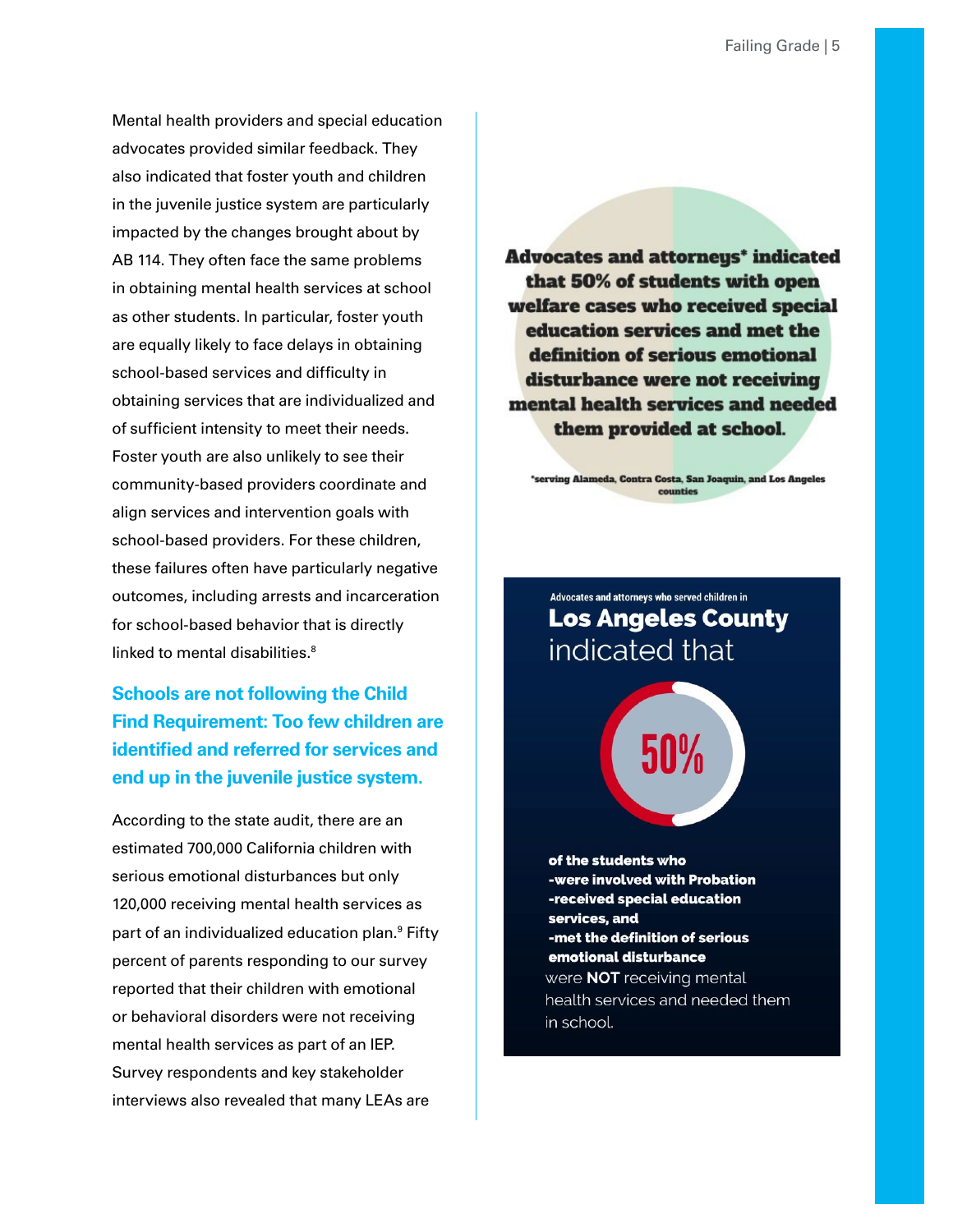particularly unresponsive to direct requests to provide special education services to children with emotional and behavior problems. They also reported that school personnel may be aware that children are receiving community-based and home-based mental health services or are exhibiting symptoms indicative of a mental health condition in the classroom, but often do not refer the children for a special education evaluation because teachers and other school personnel do not see a connection to mental health needs, and mislabel the behavior as "bad behavior" or criminal conduct.

The Individuals with Disabilities Education Act (IDEA) includes the Child Find mandate which requires all school districts to identify, locate and evaluate all children with disabilities, regardless of the severity of their disabilities. This obligation to identify all children who may need special education services exists even if the school is not providing special education services to the child.<sup>10</sup>

This failure to identify mental health needs often results in harsh school discipline such as suspensions, expulsions or arrests.<sup>11</sup> Ironically, it is often not until a child is arrested, and convicted, for school-based behavior, that they are assessed and referred to mental health services.<sup>12</sup> There may be several causes for this type of inaction. AB 114 realigned the fiscal incentives for identifying students in need of educationally related mental health services. Since the enactment of AB 114, all mental health services are paid out of the

#### Behind the Numbers

Michael is a 9-year-old, male student with social phobia and anxiety disorders, which included symptoms that made leaving his room a serious obstacle. Michael's mother informed the school numerous times about his condition, and made multiple requests for a special education assessment. The district replied that they could not assess the student because he could not attend school, essentially using the child's mental health condition against him as an excuse for their inaction to address it.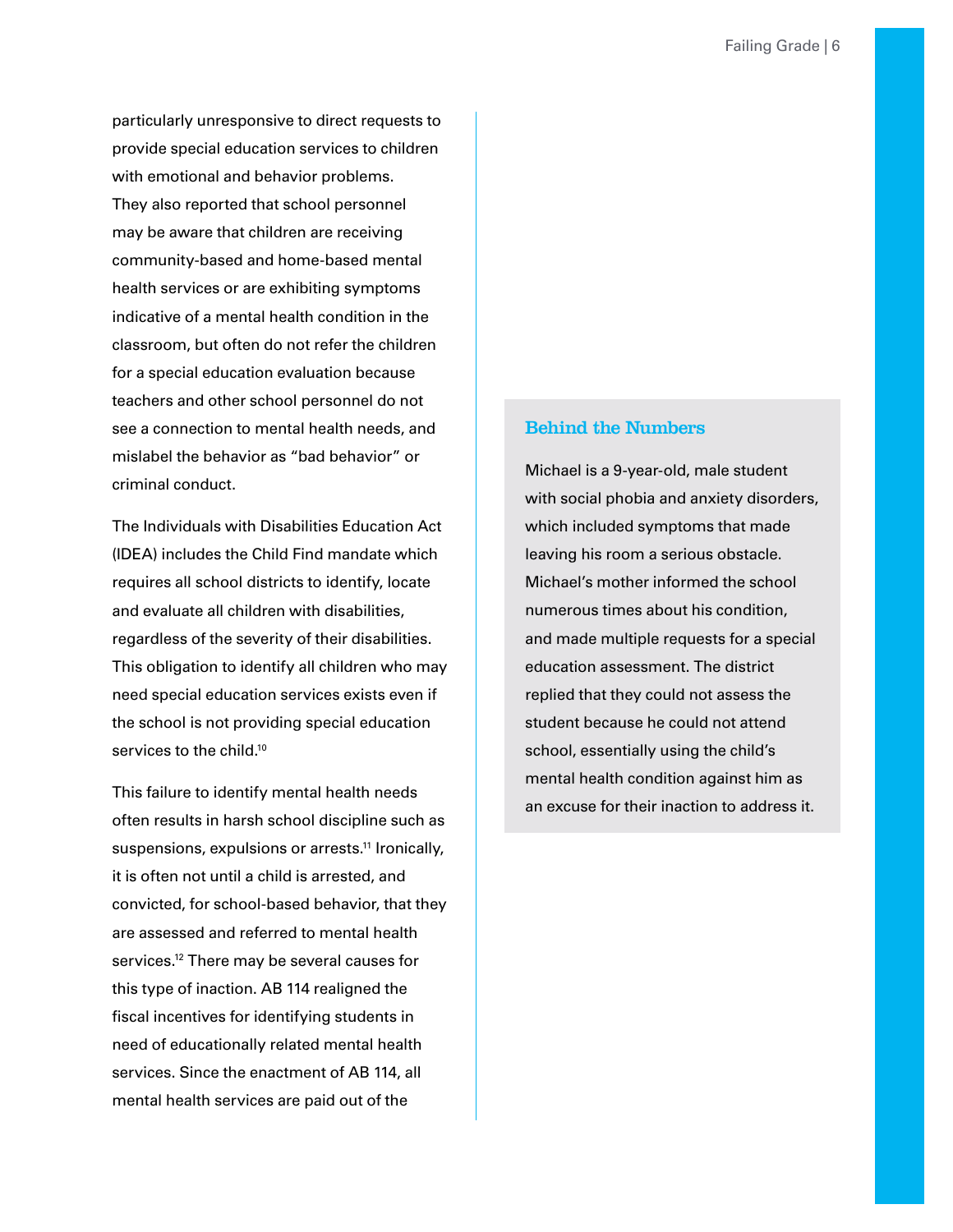<span id="page-10-0"></span>school districts' general fund. This has led mental health providers to report that school personnel have discouraged them from recommending that families apply for special education services.

The survey responses clearly indicate that the schools are not following the Child Find obligation. As a consequence, LEAs and the CDE should take action to require districts to perform an independent evaluation of each student's eligibility for special education, and secure an assessment of mental health service needs whenever certain "triggering" events occur, such as a student's involvement in a certain number of disciplinary incidents, reaching a certain number of suspensions, or when the school is contemplating contacting police due to behavior.

**There is reported intersectionality between limited English proficiency and difficulties in obtaining schoolbased mental health services.**

A common complaint made by survey and interview respondents was that schools were disrespectful to both the parent advocates and the parents of students with mental health service needs, especially for parents with limited English proficiency. At least one legal advocate reported that school dysfunction coupled with lack of language access posed a significant barrier to obtaining educationally related mental health services. One parent advocate stated that she could take the poor treatment, but for parents, being mistreated when simply trying to obtain the services that

their child needed to thrive at school made navigating the system extremely difficult.

LEAs and school districts must be held to their obligation to provide appropriate language access assistance to parents with limited English proficiency so as to facilitate, rather than erect additional barriers to such parents' participation in IEPs and related actions affecting their child's school-based mental health service needs.<sup>13</sup>

## **Schools define "related services" too narrowly and thereby deprive students in special education of the opportunity to learn and thrive.**

IDEA requires a school district to provide a free appropriate public education ("FAPE") to each qualified person with a disability who is in the school district's jurisdiction[.14](#page-22-14) The legal definition of FAPE, as defined by IDEA, includes both special education and "related services."<sup>15</sup> The term "related services" is intentionally broad; IDEA lists a number of examples, including psychological services, social work services, and counseling services, "as may be required to assist a child with a disability to benefit from special education.["16](#page-22-16) The broad definition of related services naturally correlates with the broad definition of education performance, which includes consideration of a student's "academic, social, health, emotional, communicative, physical, and vocational needs.["17](#page-22-17) Despite an intentionally broad definition of related services to support an intentionally broad definition of educational performance, many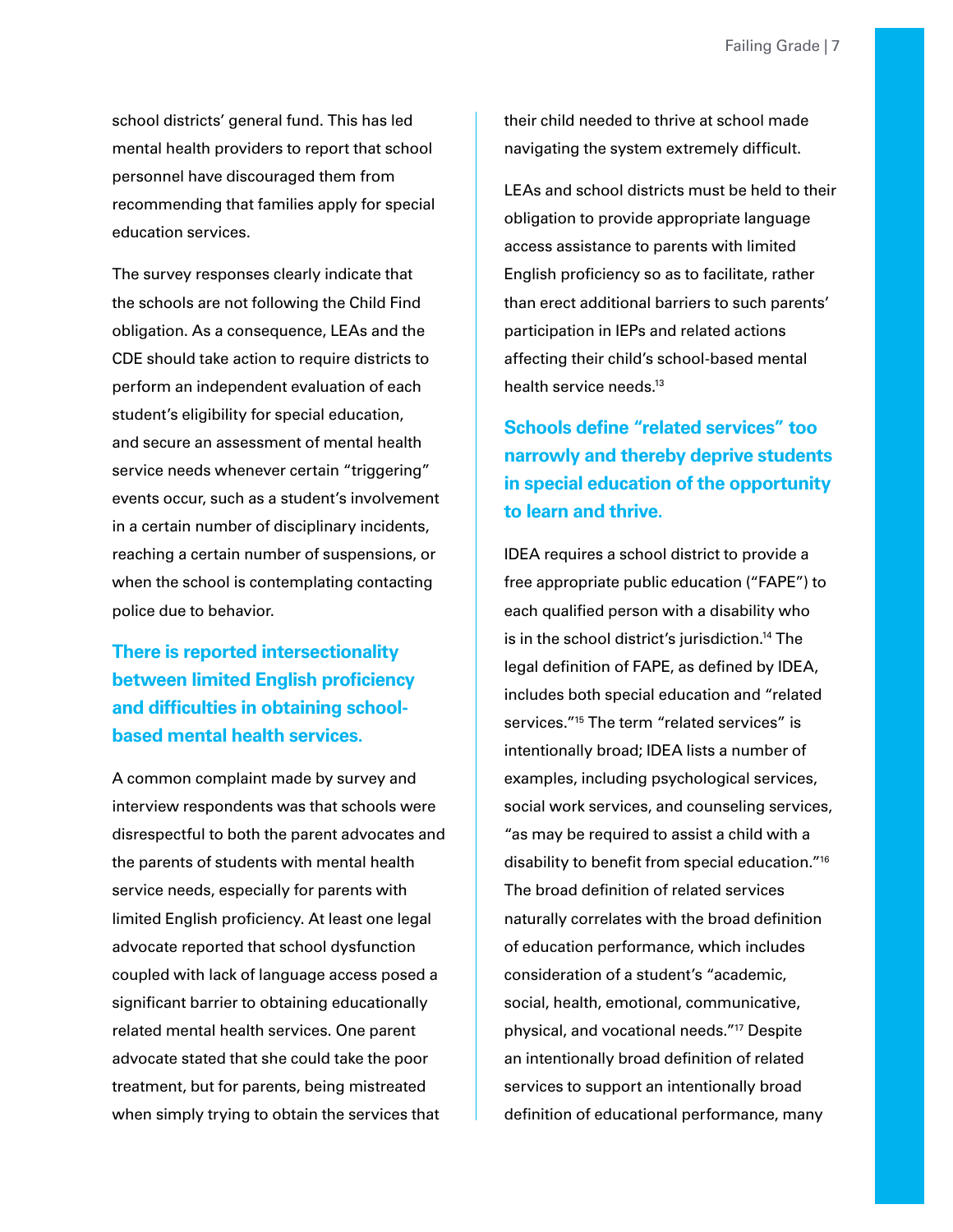school districts have taken a remarkably narrow view.

The school districts' view is inconsistent with several aspects of special education law. Child Find is not limited to the realm of academic performance when it comes to identifying students who may need special education. Federal regulations specifically include social and emotional status, among others, as an area of suspected disability, and educational performance includes consideration of a student's academic, social, health, emotional, communicative, physical, and vocational needs, per the Ninth Circuit court decision in *Seattle School Dist. No. 1 v. B.S.* (1996)[.18](#page-22-18)

Many survey respondents reported that students need services and supports to address behaviors stemming from mental health conditions that impact the student's ability to engage in positive social peer interactions, but that school districts do not see such needs as part of a student's educational needs. The survey and interview responses indicate that many school districts are telling students that their mental health and emotional well-being are not aspects of their educational performance, or, when it is, that the only service available to meet the student's unique needs is on-site counseling. The decision to artificially extract the mental health component from a child's education, or resort to a uniform service to address varied, complex needs, reflects a myopic and inadequate understanding of both related services and special education. The results are bleak. Students are left without the resources that federal law clearly intended them to have and are forced to navigate an overwhelming landscape without support or direction. It is no surprise to see students underserved when we see school districts cut holes in IDEA's deliberately expansive canvass.

LEAs must immediately take steps to develop written policies and procedures to define "related service" broadly, and to develop a holistic review of a student's needs. The definition of "related service" must be clarified so that LEAs and school districts can meet their obligation to educate students in special education with mental health needs on par with their peers.

#### Behind the Numbers

"The kids don't get enough, don't get them on time, and get them at a time during the day that isn't convenient, such as during class or on a place on campus where it's obvious and the kids are embarrassed."

—Special education advocate on how many schools deal with the need for mental health services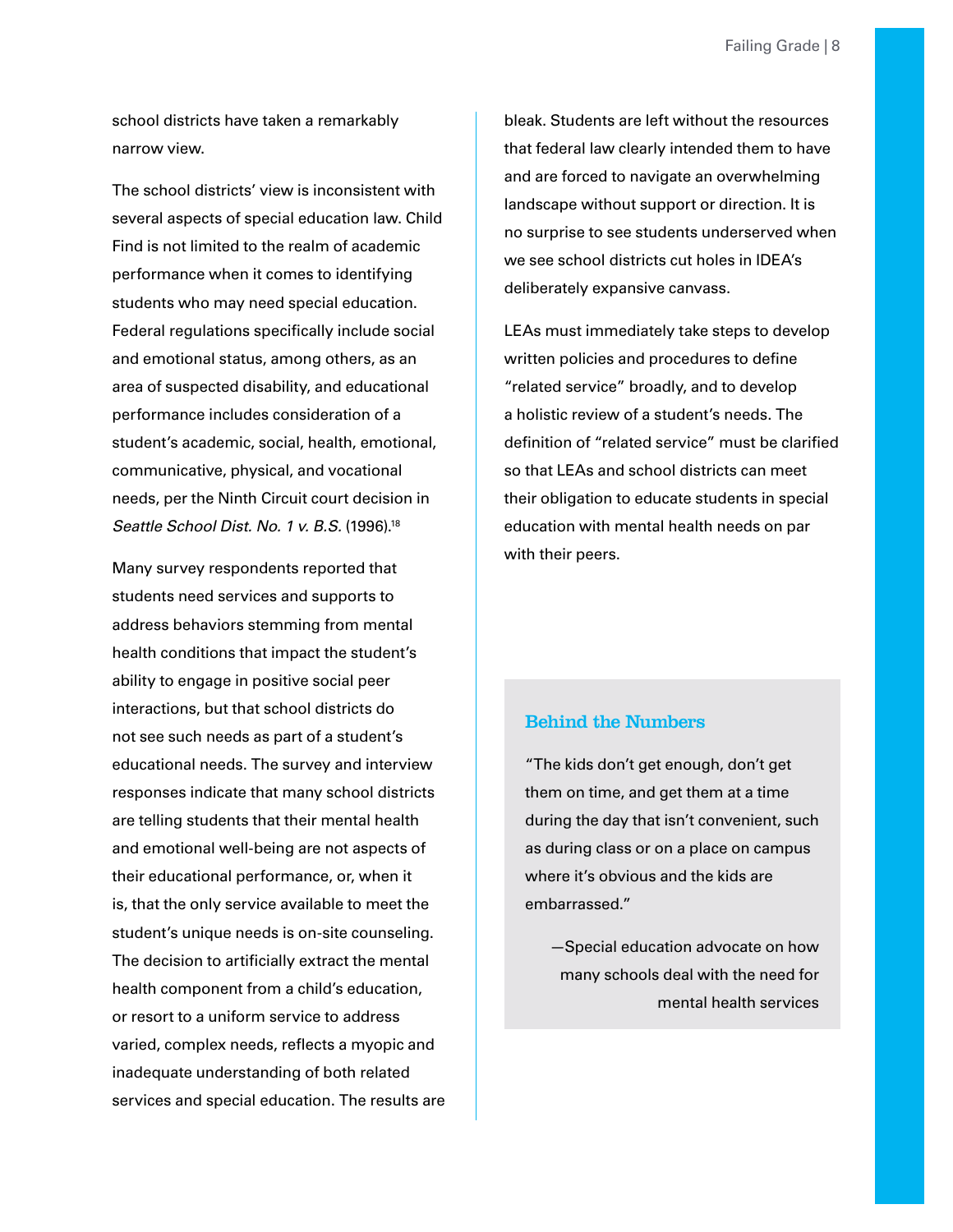<span id="page-12-0"></span>Anna, a 16-year-old female student, had a history of severe behavior and diagnoses of Major Depressive Disorder and Bipolar Disorder. She had been placed in an out-ofstate residential treatment center. When Anna came home, the school district offered virtually no stepdown services. She went from 24-hour care at the residential treatment center to just 60 minutes a week of in-school counseling upon returning home. Legal intervention was required to halt the regression experienced by the student as a result of the steep dropoff in services and clear systematic breakdown. Anna is now attending school with one-on-one services.

## **When students are provided services, they are often inadequate or the wrong services.**

Survey respondents reported that students with challenging mental health conditions conditions severe enough such that counseling or therapy is not sufficient to produce needed behavioral changes—are receiving too few, ineffectual, and the wrong services in school. The services are often limited to individual counseling services, once or twice a week. Most reported that even when the student received behavior support services, they were too infrequent and were not targeted enough to be effective.

Research shows that students with challenging mental health conditions can thrive in classrooms with their peers when they receive behavioral support services, skills training, including social skills training, behavior coaching, mentoring services, or other services that are designed to produce behavior changes[.19](#page-22-19) Studies show that when these students receive these types of services, their school attendance and performance improves and disciplinary actions, law enforcement contacts, and out-of-home placements decrease.[20](#page-22-20)

#### **Effective school-based interventions are:**

- $\blacksquare$  individualized, flexible, and strengthsbased;
- e designed to improve behavior, social, and communication skills;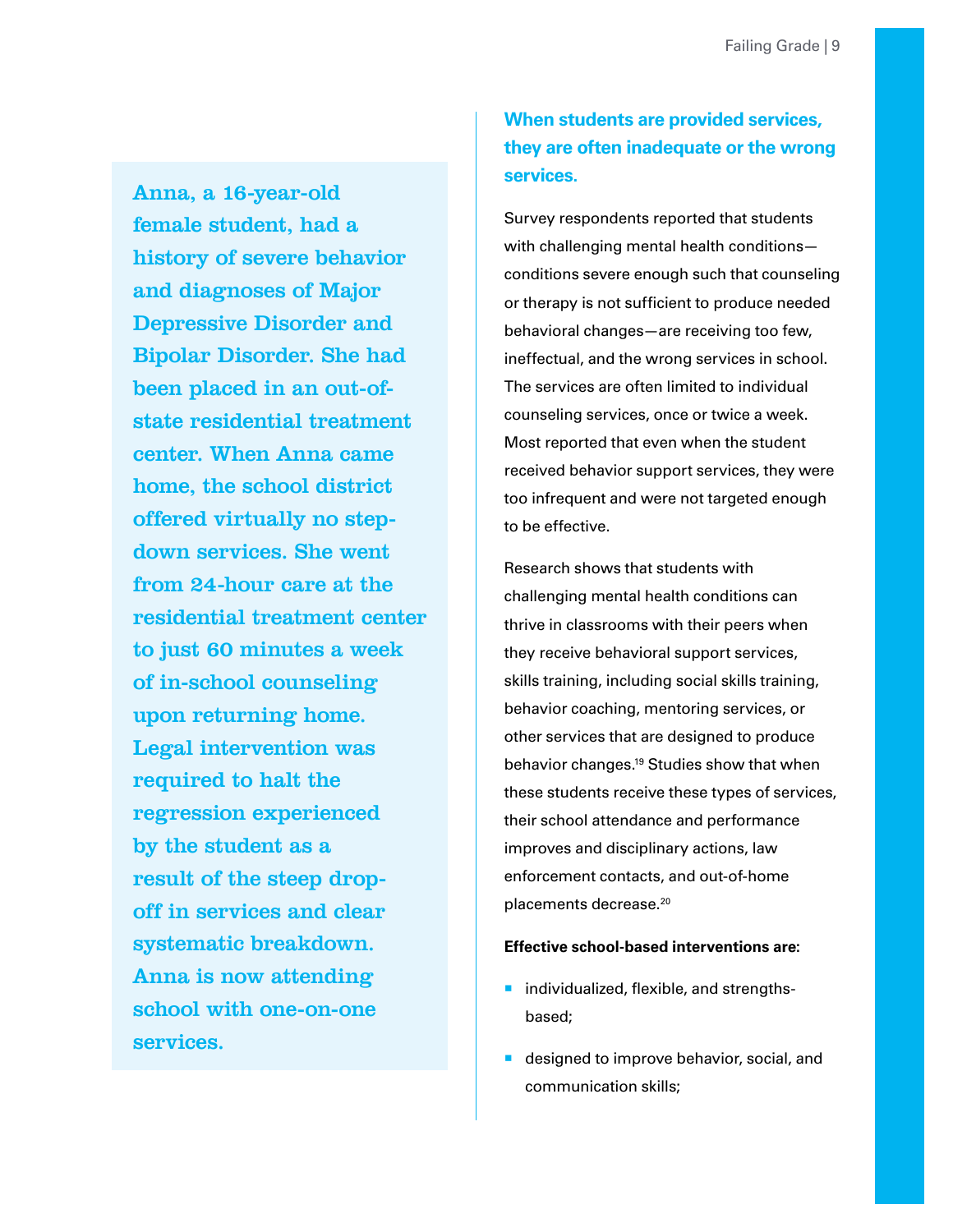- **provided in sufficient quantity, intensity,** and duration to prevent placement outside a general education setting; and
- designed to be implemented in the settings where the student naturally spends time, including the general education classroom, the hallway, the playground, the cafeteria, during extracurricular activities, and for older students, activities that support the transition to postsecondary education or work[.21](#page-23-0)

## **Specific Common School-based Interventions that are effective:**[22](#page-23-1)

- *Individualized positive behavior supports.* School staff use what they have learned about the student's strengths and interests to develop a set of individualized rewards for the student for exhibiting appropriate behavior. Such rewards may include consistently delivered public praise, the ability to earn points toward a specific reward, or "dollars" to spend in the school's store on items the student chooses or a special lunch or outing with a favorite classmate or teacher.
- *Behavior coaching.* A mental health professional, or a paraprofessional under that professional's supervision, helps the student develop replacement behaviors for behaviors that interfere with the student's success in achieving educational objectives. Usually, this should include observing the student in, and practicing replacement

behaviors in, natural settings at the school, and giving feedback to the student.

- *Skills training, including social skills training.* A teacher, a mental health professional, or a paraprofessional under the professional's supervision works with students on skills, including identifying and addressing skills deficits and teaching new skills or enhancing existing skills. Many students need such assistance with learning social skills (behaviors the student uses to advance social objectives), anger management skills, self-management skills, conflict resolution skills, study skills, and/or decision-making skills. After learning and rehearsing skills, perhaps as part of a small learning group, the student should practice skills in natural settings at the school. The trainer should observe the student in these settings and provide feedback.
- *Mentoring activities.* A paraprofessional mentor provides training, coaching and support to further the student's social and communication skills at school. Mentoring may focus on helping the student enhance interpersonal communication, problem solving, and conflict resolution, and relating appropriately to other students or school staff. The mentor engages in structured activities to advance the goals in the student's school-based intervention plan.
- *Periodic check-ins.* The student checks in, at the beginning of school, during the day, and/or at the end of school, with an adult at the school with whom the student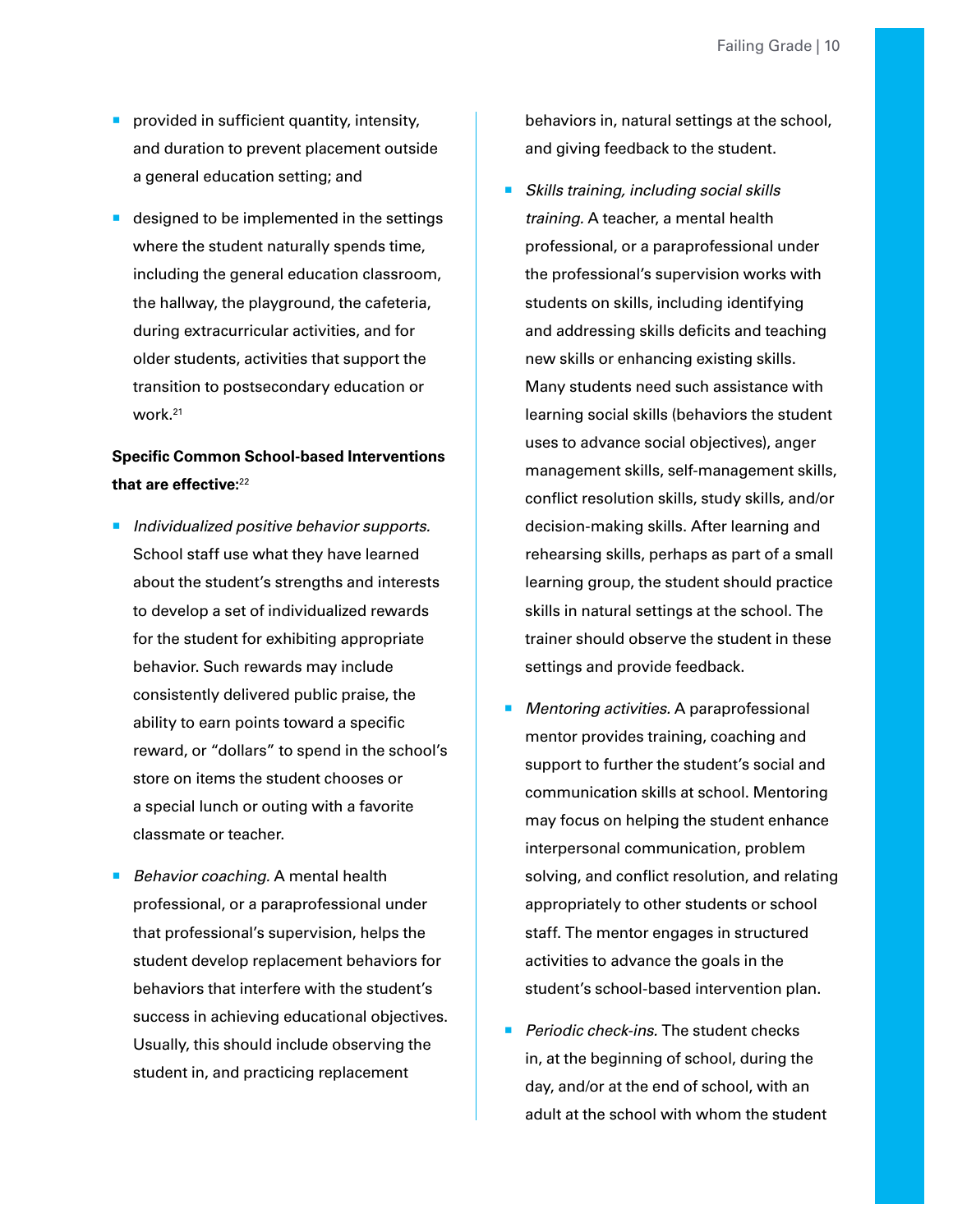<span id="page-14-0"></span>has developed, or can develop, a positive working relationship. The staff member can "take the student's temperature," and help the student stay focused on the student's academic and behavior goals for the day while taking care that the student does not ask to check in to avoid instruction. Also, teachers may check in with students periodically during classes to ensure the student is focused on goals for the day, including during unstructured class time.

- **Evidence-based therapy. A licensed** Master's-level therapist provides therapy to the student to help ameliorate the student's mental health symptoms. The therapist should use Cognitive Behavioral Therapy or other evidence-based practices that meet the student's needs. The therapist should investigate and address the impact of any trauma the student may have experienced.
- **Peer support.** Another student who has received or is receiving behavior services helps develop and meet goals; serves as an advocate, mentor, or mediator; and links the student with peers or with schoolbased activities. The peer can mentor and facilitate in ways that are both accessible and acceptable to the student. Peer support can be especially helpful for students transitioning to a new school.
- *Transition services, including work opportunities.* Work opportunities incentivize students by engaging them in vocational areas of interest, or areas in which they have specific skills. Achieving

competitive employment helps students improve their confidence and provides them with an opportunity to practice social skills outside of school. School staff, including mentors and peers, can assist students in identifying job opportunities and provide feedback about successes and challenges on the job. Other services promoting a smooth transition to adult life, such as preparation for postsecondary education and teaching independent living skills, may be helpful behavior interventions as well.

**Children with challenging mental health conditions are often segregated rather than placed in an integrated classroom setting.**

Children with serious mental health conditions are often sent to community day schools, nonpublic schools, or segregated in classrooms or resource rooms away from their peers in general education schools. In these schools, families and special education advocates surveyed indicate that students are not afforded the same opportunity to achieve academic success as their peers or to participate in the extracurricular activities with their peers. Students with disabilities and students without disabilities must be placed in the same setting, to the maximum extent appropriate to the education needs of the students with disabilities. LEAs must place a student with a disability in the regular education environment, unless it is demonstrated by the recipient that the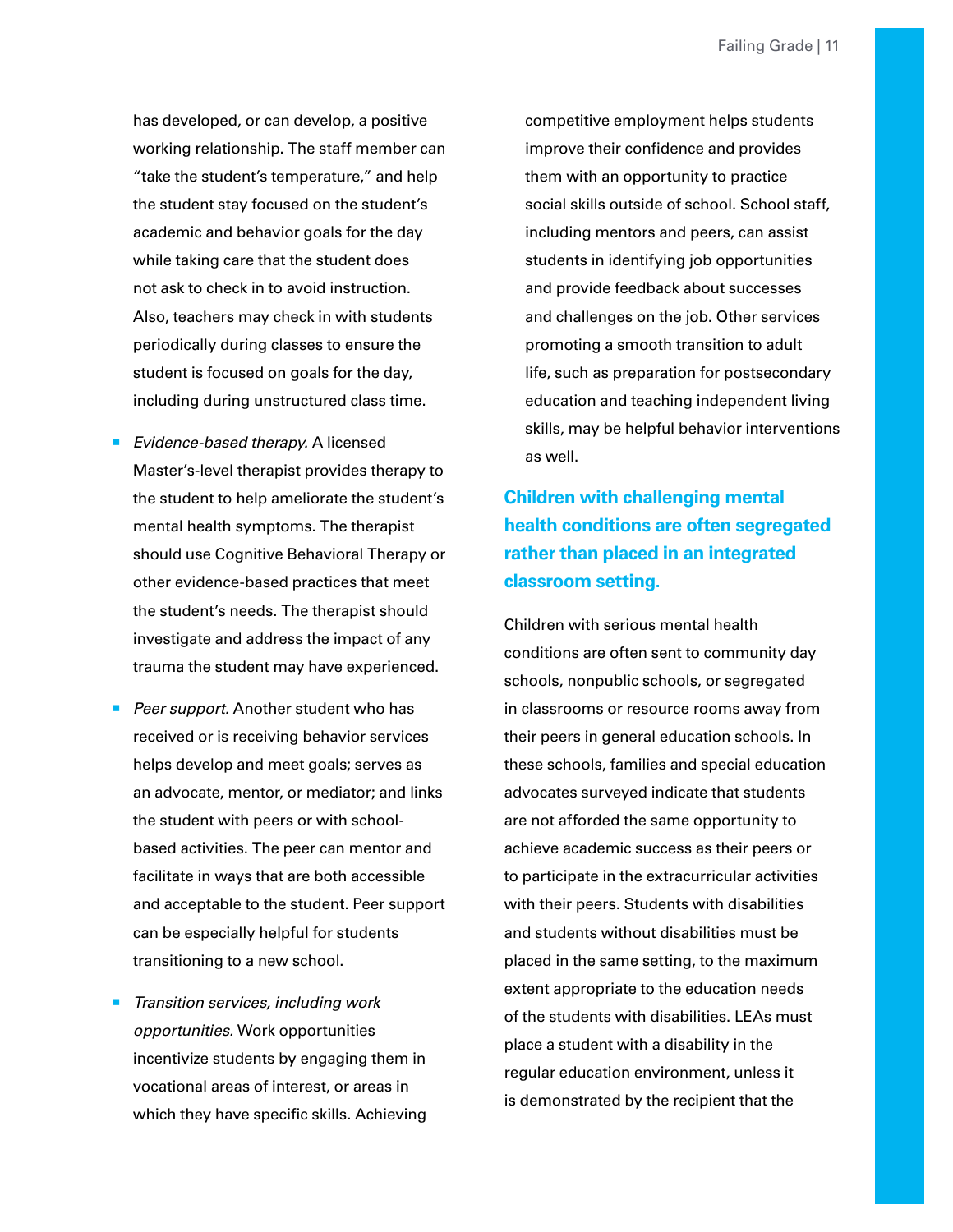<span id="page-15-0"></span>student's needs cannot be met satisfactorily with the use of supplementary aids and services. Students with disabilities must participate with nondisabled students in both academic and nonacademic services, including meals, recess, and physical education, to the maximum extent appropriate to their individual needs.

Studies show that students with disabilities, including behavioral disabilities, who are meaningfully included in general education classes and other nonsegregated learning environments with appropriate supports, especially continuously from an early age, have better academic outcomes such as better attendance and higher math and reading scores.<sup>23</sup>

**Parents, teachers, and school personnel are often not trained on specific behavioral interventions for students with mental illnesses[.24](#page-23-3)**

Because students are not provided individualized strength-needs-based behavior intervention plans, school staff is unaware of school conditions or actions that might trigger negative behavior, or how to promote positive behavior. Parents, advocates and providers report that school staff are rarely trained to participate in a student's individualized behavior intervention plan, which often means that a student's negative behavior is attributed to delinquency or behavioral problems rather than their mental illness. They also report that parents are almost never trained in how to

# **80%**

of all parents of children with emotional or **behavioral disorders** reported a lack of parent training in their IEP.

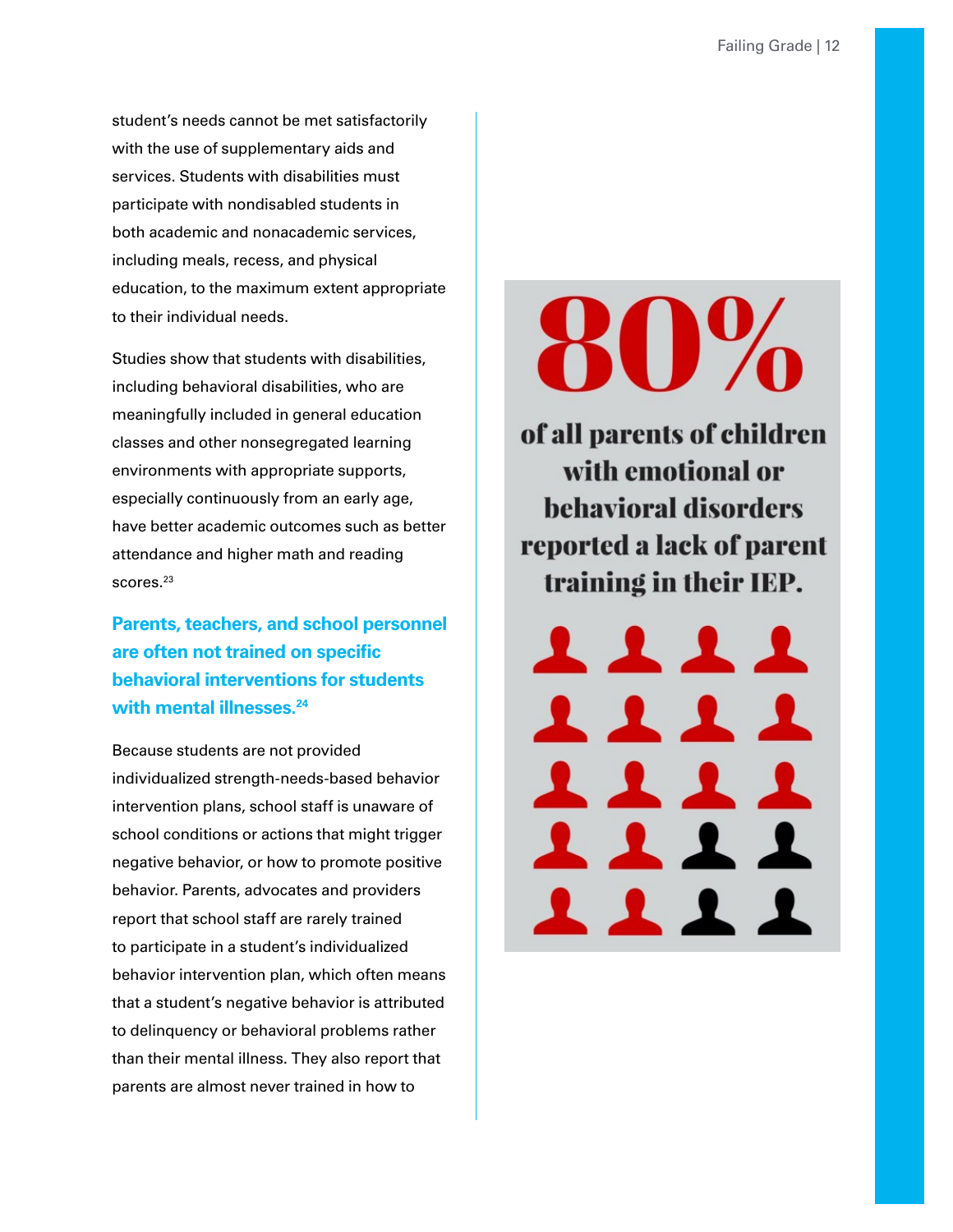<span id="page-16-0"></span>support school-based interventions at home or in the community.[25](#page-23-4)

Training is especially effective when done by a trusted colleague who models the intervention, such as the instruction of the replacement behavior or the delivery of positive reinforcement in the classroom. Supervisors and trainers can observe the teacher and provide feedback about plan implementation. The student may need training on working with staff on implementing the plan, including if the student has a role in collecting behavior data. Parents should be trained on how to implement interventions at home that support the school's plan and the child's education goals.<sup>26</sup>

**Services are not provided as part of a coordinated individualized behavior intervention plan that is designed to be implemented at school and in the community.**

Although often flawed, the interagency collaboration mandate under AB 3632, the predecessor to AB 114, linked schools with outside agencies. The repeal of AB 3632 dismantled that system overnight with no replacement system. Parents, special education advocates and providers report that in many school districts, there is now a lack of communication and coordination between community-based mental health providers and school providers, which can result in school counselors and community providers working at cross-purposes, or a misalignment between school- and community-based interventions.

# **Attorneys/advocates** indicated that in the last two years...

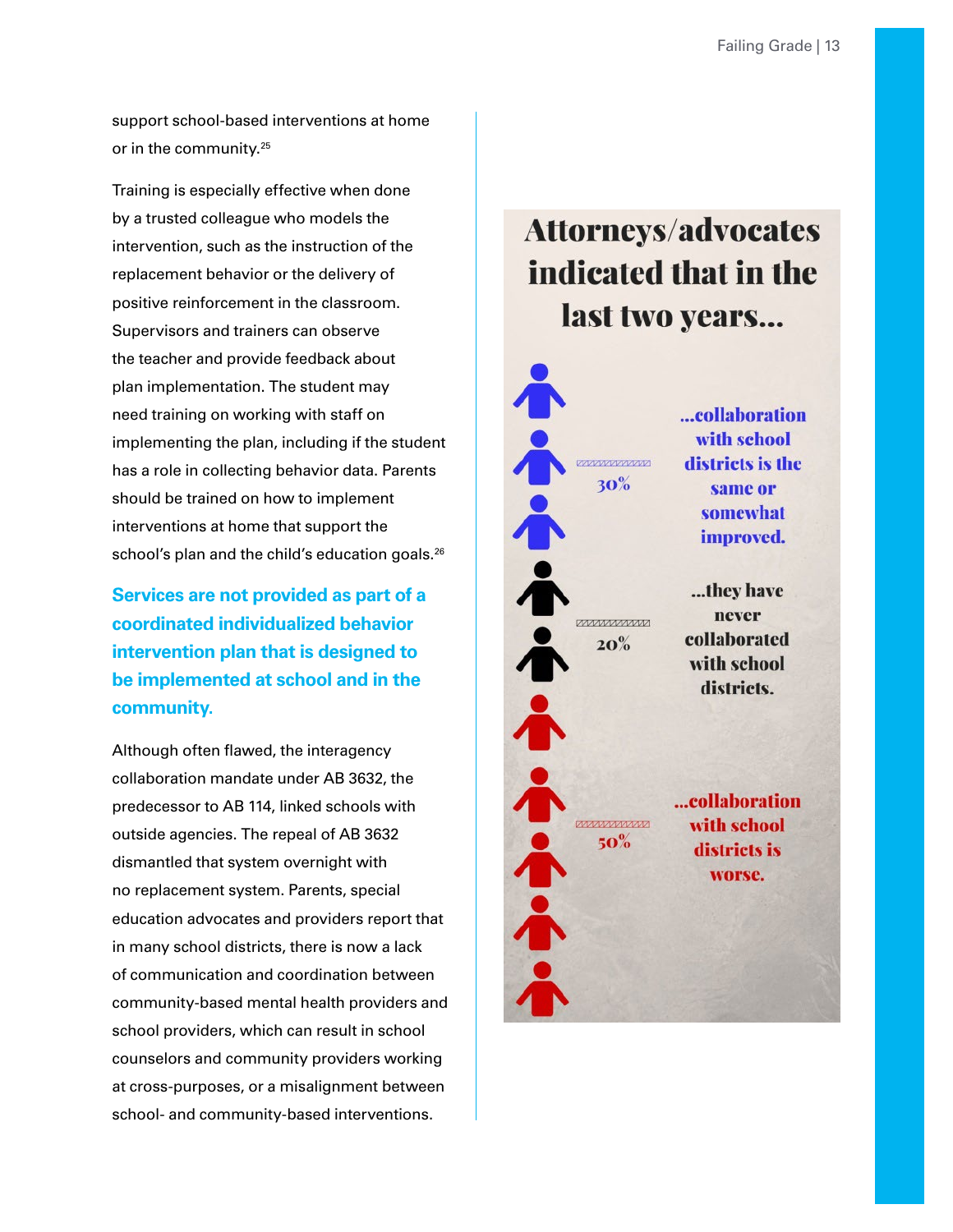<span id="page-17-0"></span>They all reported that school-based services are developed based on, as part of, and in concert with, community-based intervention plans that are designed to produce positive behavioral changes infrequently and inconsistently across the state.

Survey respondents working in or interfacing with several Southern California school districts report that their ability to advocate effectively for mental health services for students in special education has been significantly hampered since the end of AB 3632. According to parent advocates, before the end of AB 3632, they felt they had played an important role in identifying children who needed mental health services. Now they report that the schools are disinterested in working with them to obtain appropriate mental health services for the children who need them and are generally reluctant to provide services at all. Before the end of AB 3632, these parent advocates could turn to their local department of mental health to troubleshoot if they ran into problems at a school, but now this support is no longer available. Survey respondents also reported that outside providers have been denied access to the campus or a classroom for students they treat.

Further, mental health evaluations done by community-based providers are often excluded from the special education assessment. While schools have the responsibility to conduct the assessment, they should be required to consider any outside

evaluation and to give a detailed rationale if they disagree.

The IEP is supposed to serve as "the cornerstone of a quality education for each child with a disability," and creating an effective IEP, according to the U.S. Department of Education, requires parents, teachers, other school personnel and often the student to "come together to look closely at the student's unique needs."[27](#page-23-6) When school districts fail to work with or even consider the assessments of mental health providers, or to work with parents and parent advocates, the very purpose of an IEP is turned on its head.

# **Policy** Recommendations

## **Improve and support parent participation**

**Parent Peer Advocacy Programs should be expanded.**

With few exceptions, parents reported difficulties getting appropriate mental health services for their child. "Disrespect" was often the word used by parents to describe their interaction with schools when seeking mental health services for their children, even though by law they are equal members of the IEP team. While respect cannot be legislated (or litigated), there are changes in the process that can be made to ease the problems that parents often encounter. Expanding parent peer advocacy programs is an important way to address this problem. These programs would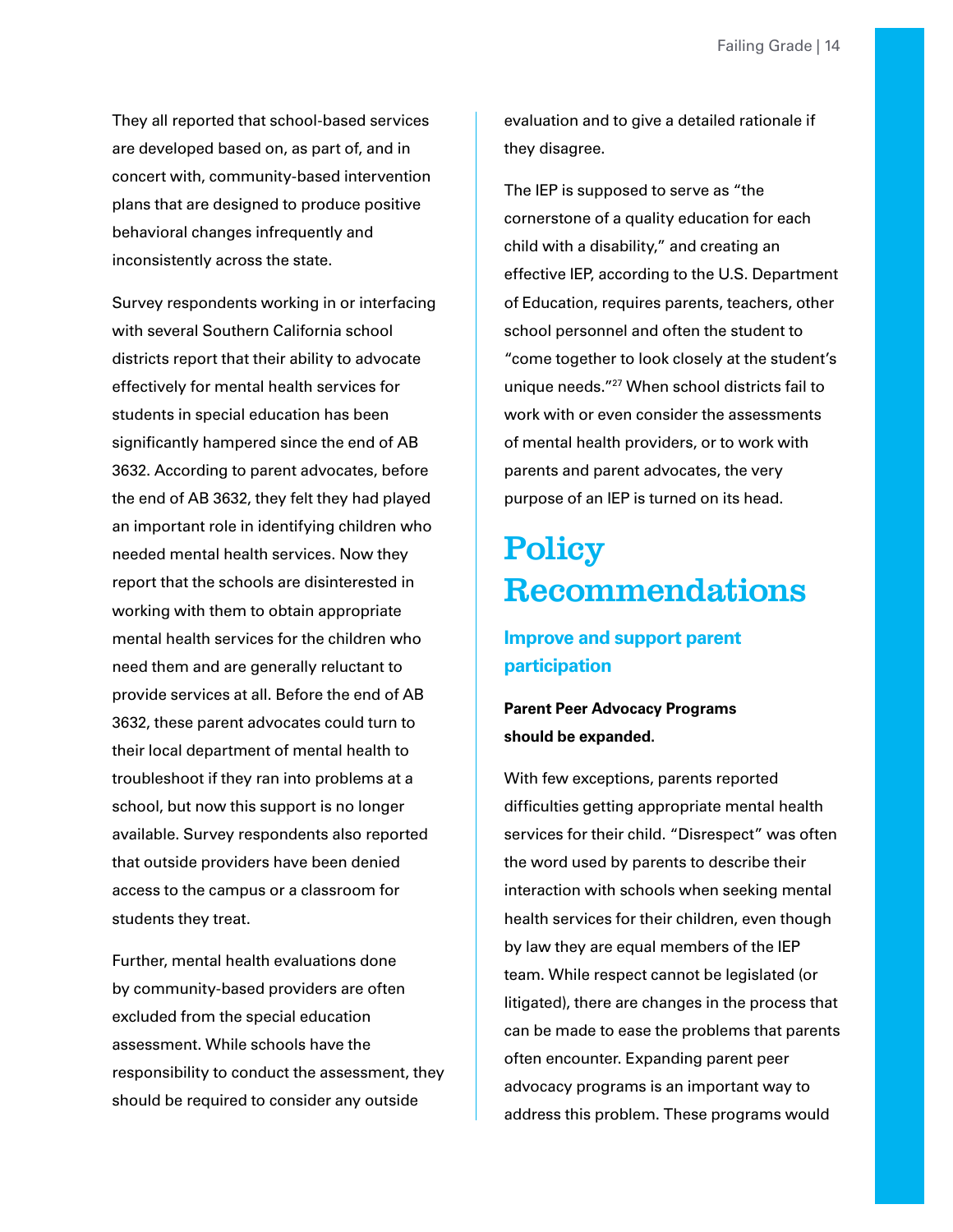<span id="page-18-0"></span>include experienced peer advocates who can support and mentor the parent through what often seems like a very intimidating and complicated process.

#### **Improve Access to Services**

## **Each LEA should develop and publish an annual "Mental Health Plan."**

The Mental Health Plan should be developed in consultation with stakeholders, including, but not limited to, parents, special education and mental health advocates, community mental health providers, child welfare advocates, and county mental health professionals, and should:

- **Describe in detail the full scope of mental** health services that are available to children with low, moderate and severe mental health conditions.
- I Identify individuals within the district who work with parents in obtaining educationally related mental health services as part of an IEP, and coordinating community-based and school-based interventions, whether through an IEP or not.
- **Include aggregate data, by race, ethnicity,** national origin, color, gender, gender identity, sexual orientation, age, and grade level, showing the number of students receiving mental health services as well as the number of students receiving each type of mental health service provided. The plan should also include an estimate of

the unmet need for mental health services and an analysis of the barriers to meeting the need and document the aggregate use, cost, including funding source, and education outcomes of mental health services administered within the district from the prior academic year.

- Service use should be reported by type of services students had been provided the year prior and should include the frequency and location of those services.
- Discuss protocols for coordinating interventions with community-based providers.
- Include a training plan for parents and school personnel to support the schoolbased and community-based mental health interventions for each student with services.
- Have service outcomes that include, on an aggregate basis, academic achievement, behavior, discipline, juvenile justice contact, relevant testing results, and graduation rate of students who receive mental health services before or during the academic year.<sup>[28](#page-23-7)</sup>
- Be made publicly available.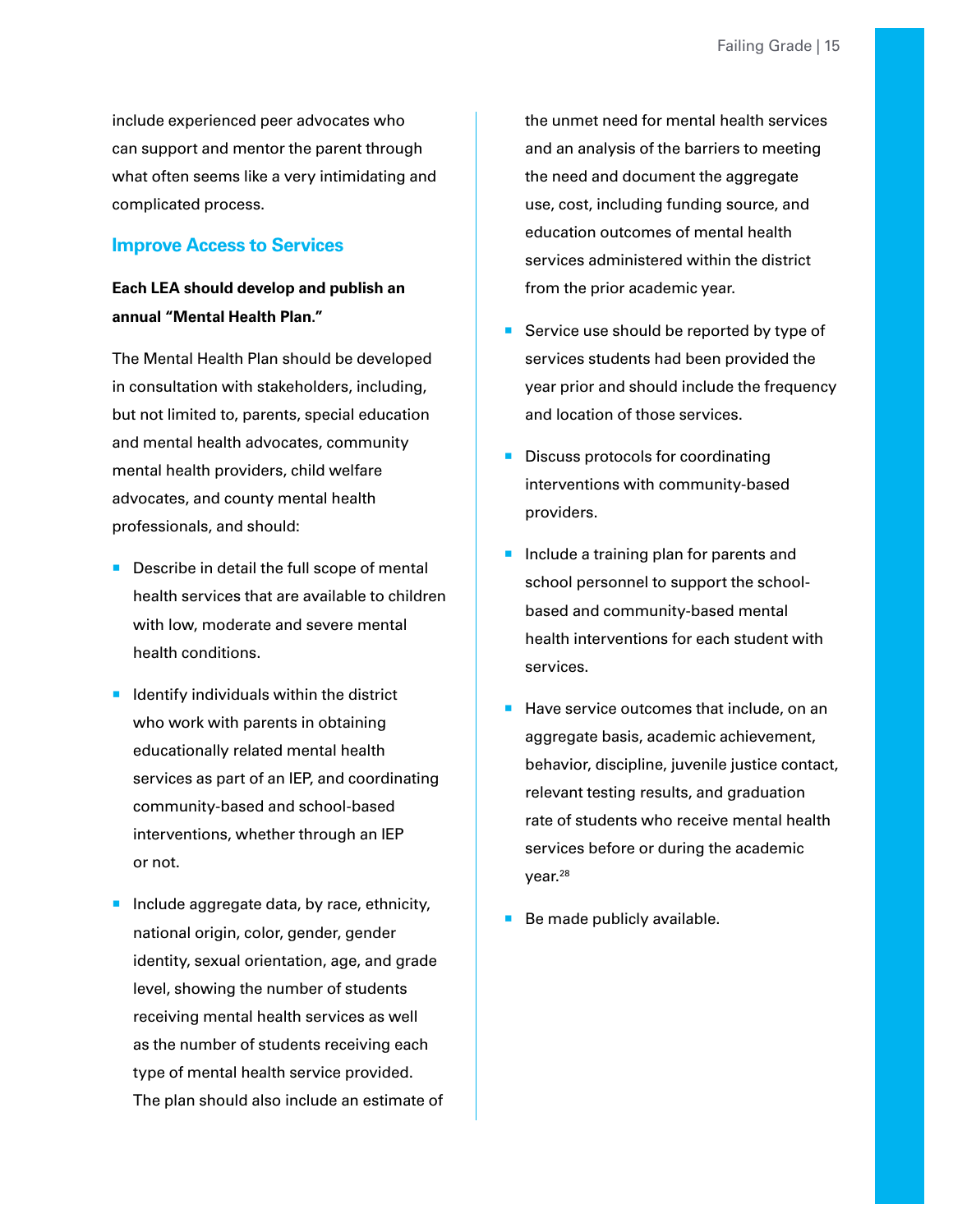<span id="page-19-0"></span>**As a function of the Child Find mandate, LEAs should develop protocols to assess for special education services any student brought to the LEA's attention by a parent or mental health provider as needing educationally related mental health services.**

LEAs should be required to formalize a written procedure to assess all such children brought to the LEA's attention by a parent or provider. LEAs should immediately develop a plan to require districts to perform an evaluation of each student's eligibility for special education (or authorize an independent evaluation) and/ or facilitate/secure an evaluation of whether mental health services are needed. In addition, LEAs should develop protocols to evaluate students' mental health needs whenever certain "triggering" events occur; for example, the student is involved in a certain number of disciplinary incidents, has a certain number of suspensions, has been referred to schoolbased police, or has been arrested.

## **The CDE should require LEAs to provide a wider variety of mental health services as mandated by federal law.**

One of the recurring complaints in our findings is the lack of an array of effective mental health services offered by the schools. Instead, counseling is often the only service available; even then, it may be delivered as academic counseling rather than mental health therapy. IDEA requires that public schools provide a free and appropriate education which includes "related services" to its students in special education. These services must be

designed to meet a student's unique needs and prepare him or her for further education, employment, and independent living. IDEA's implementing regulations state that federally mandated related services include, but are not limited to: behavioral services, outpatient mental health counseling services, parent training and counseling, family therapy, social work services in schools, planning and case management, psychological services, psychiatric services for diagnostic and evaluation purposes, therapeutic recreation, and/or some combination of these services. This list of related services is not exhaustive and may include other services if required to assist a child with a disability to benefit from an education.<sup>29</sup> The mental health needs of California's students are complex and unique; surely they cannot all be addressed with the same uniform treatment that the authors are presently seeing. IDEA lists a variety of services for a reason, and LEAs should consider this array when developing an individualized program for their students. The LEA mental health plan described above will assist in ensuring that LEAs no longer resort to a singular service when attempting to address multiple, complex needs.

## **All LEAs should make available an array of school-based mental health services, including crisis services.**

School-based mental health services, including behavioral services, are necessary to afford students with emotional and behavioral problems equal opportunities to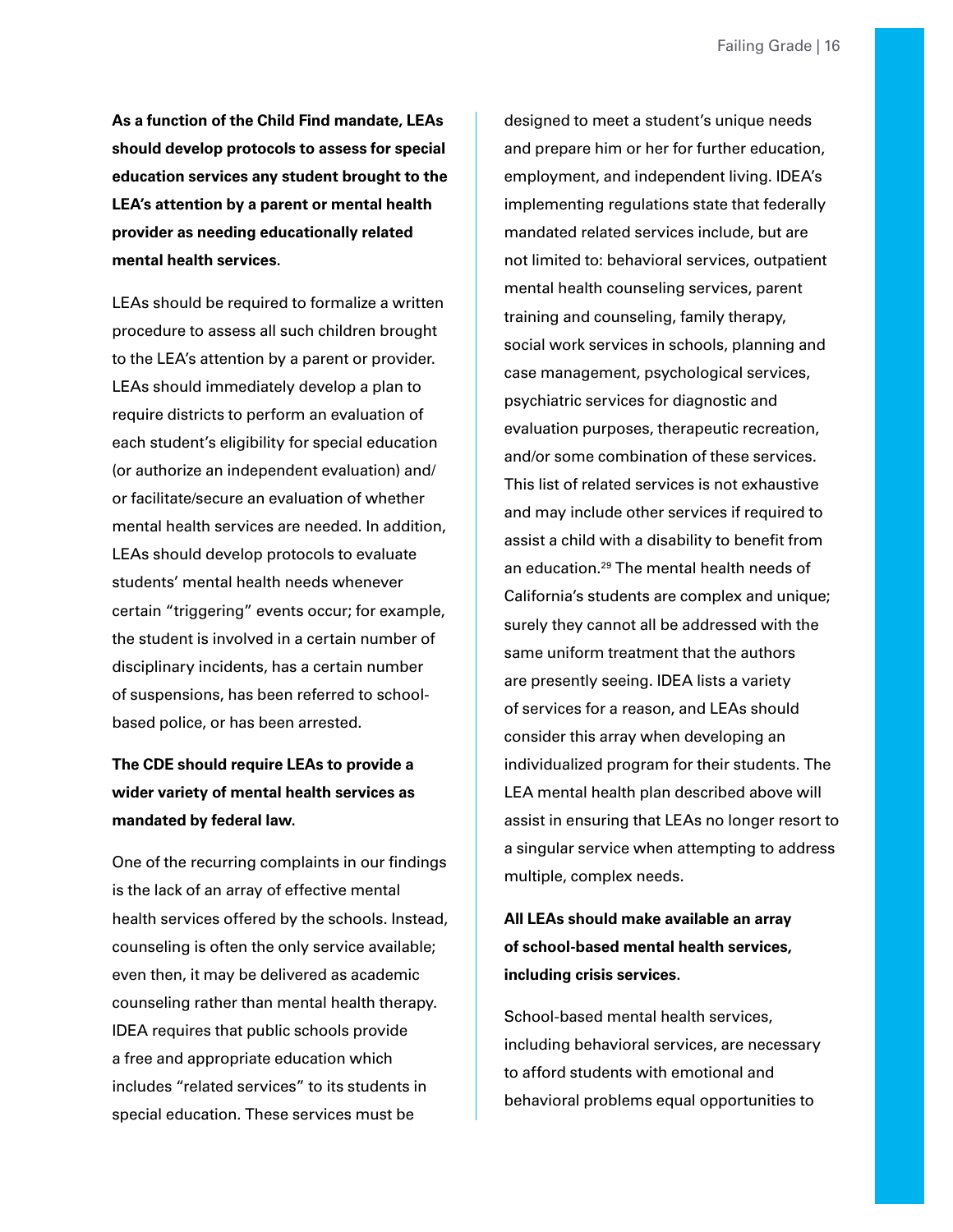<span id="page-20-0"></span>advance academically and graduate. They also provide students with the opportunity to be educated in neighborhood schools along with their peers without disabilities. For example, Positive Behavioral Intervention and Supports (PBIS) is a framework or approach for assisting school personnel in adopting and organizing evidence-based behavioral interventions into an integrated continuum that enhances academic and social behavior outcomes for all students. Only 53 percent of the school administrators surveyed reported that they had a clear policy for handling a student in a mental health crisis. To serve their students, schools need to identify effective programs for treating mental health concerns, provide school environments that are positive and conducive to mental wellness, and ultimately ensure that systems are in place to prevent and respond appropriately to any mental health crisis.

## **Transparency and Enforcement**

**The CDE should take action to hold LEAs accountable for providing mental health services that produce positive education outcomes.**

Since the repeal of AB 3632, the CDE has offered some clarification, but essentially no direction. With little guidance from the state, LEAs adapted to the best of their ability, but with varying results. A major criticism raised is the inconsistency and inadequacy of services across districts. Variability is not a problem as such, so long as individual needs are being met within each district; however, the

survey and interview responses used for this report indicate this is not being done. Explicit requirements for behavioral services and supports and evidence-based mental health programs in schools are needed, and only CDE can provide the leadership to ensure that this happens.

**The CDE should hold LEAs accountable in measuring expenditures and outcomes of mental health services.**

The state audit revealed that currently, no mechanism is in place to track mental health expenditures and practical outcomes for students who receive these services. Data and information is crucial in judging a program's effectiveness, both with regard to cost and outcomes. This report's recommendations above for LEAs to implement annual mental health plans must be supplemented by better oversight from the CDE. Monitoring is essential to ensure that these services are being provided in a manner according to state and federal law, and that inconsistency—in so much as meeting a child's needs—is minimized between districts. The nonfeasance of the state has created a situation where a child in "LEA A" might be getting significantly different services than a child with a similar need in "LEA B," with neither being able to testify with any certainty as to the strength or success of the education these children receive. The CDE must hold LEAs accountable to the annual mental health plan established above, continually monitor the spending and outcomes of these LEAs to ensure their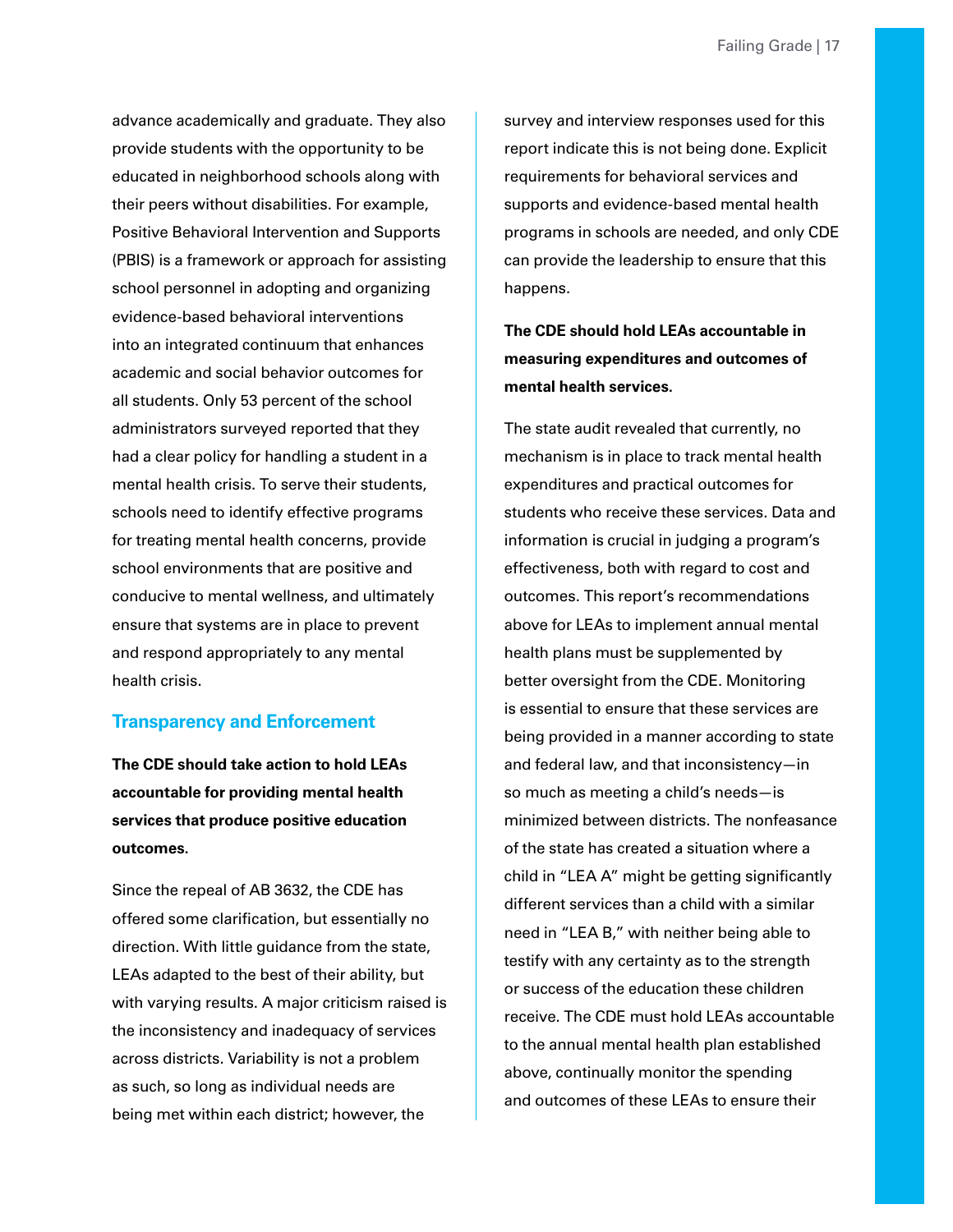<span id="page-21-0"></span>effectiveness, and work with LEAs that are shown to be substandard to ensure that every child in California receives the services he or she deserves to benefit from his or her education.

# **Conclusion**

The parents, mental health providers, special education advocates, and school administrators who responded to surveys about the state of educationally related mental health services provide much-needed insight into actions that must be taken to ensure that all children have an opportunity to do well academically, to graduate and to build the academic, social and life skills necessary for success.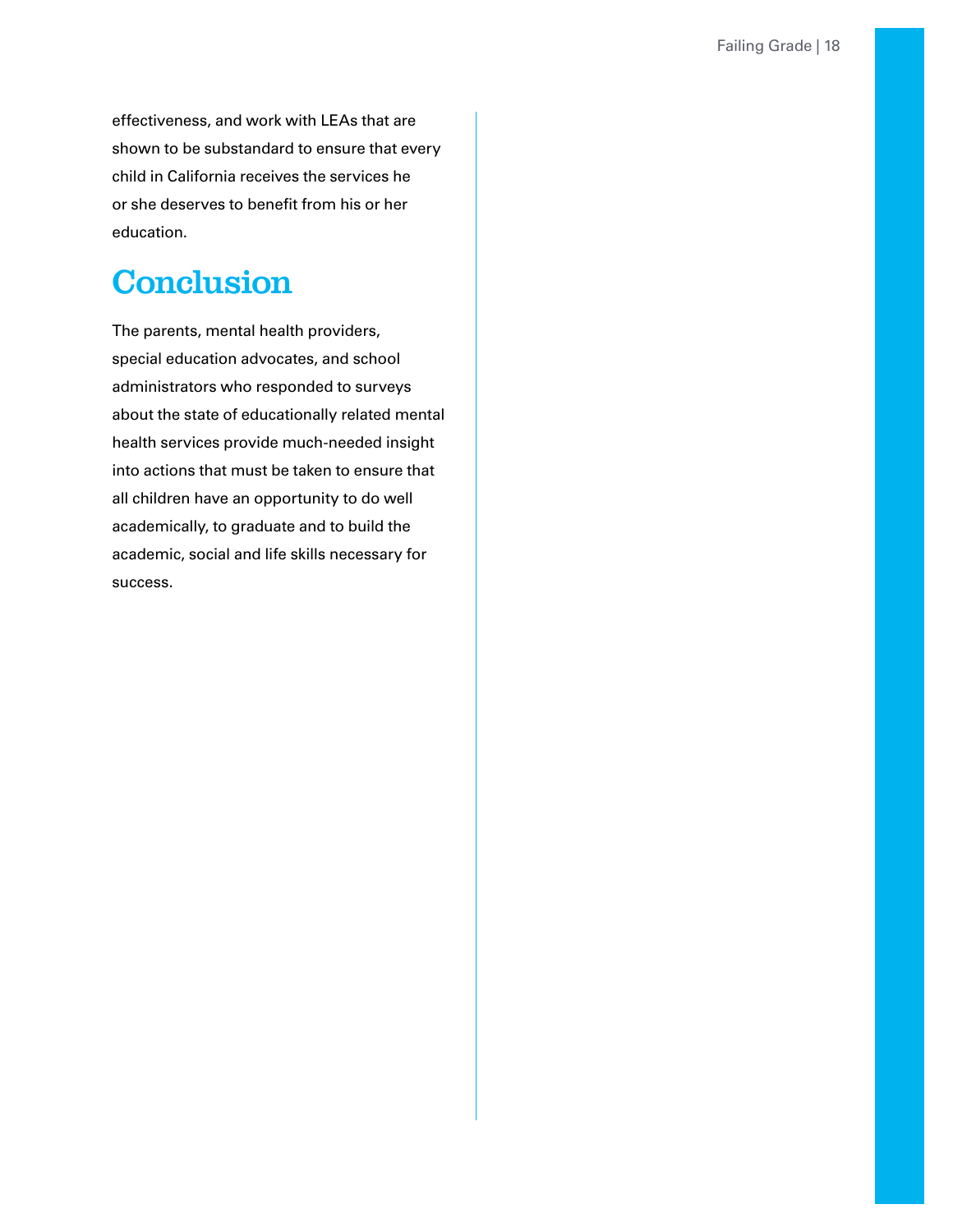## <span id="page-22-0"></span>**Endnotes**

<span id="page-22-1"></span>1 The real names of the children described in this report have been changed to protect their privacy.

<span id="page-22-3"></span><span id="page-22-2"></span>2 California Department of Education, Available Funding and Spending Parameters (September 2013), [http://www.](http://www.cde.ca.gov/sp/se/ac/avlblfndsrcspndngpar.asp) [cde.ca.gov/sp/se/ac/avlblfndsrcspndngpar.asp.](http://www.cde.ca.gov/sp/se/ac/avlblfndsrcspndngpar.asp) 3 See AB 3632–AB 114 Transition of Educationally Related Mental Health Services Q & A (California Alliance of Child and Family Services) at [http://www.dhcs.ca.gov/](http://www.dhcs.ca.gov/services/MH/Documents/CSI_2013_06_03c_AB_3632_AB_114b.pdf) [services/MH/Documents/CSI\\_2013\\_06\\_03c\\_AB\\_3632\\_](http://www.dhcs.ca.gov/services/MH/Documents/CSI_2013_06_03c_AB_3632_AB_114b.pdf) [AB\\_114b.pdf](http://www.dhcs.ca.gov/services/MH/Documents/CSI_2013_06_03c_AB_3632_AB_114b.pdf).

<span id="page-22-4"></span>4 The California Department of Education (CDE) and four special education local plan areas (SELPAs) were selected as subjects for the audit.

<span id="page-22-5"></span>5 California State Auditor, Report Number 2015-112, *"Student Mental Health Services: Some Students' Services Were Affected by a New State Law, and the State Needs to Analyze Student Outcomes and Track Service Costs,"* January 19, 2016, [http://www.bsa.ca.gov/](http://www.bsa.ca.gov/reports/2015-112/index.html) [reports/2015-112/index.html.](http://www.bsa.ca.gov/reports/2015-112/index.html)

<span id="page-22-6"></span>6 Western Center on Law and Poverty is a statewide legal organization that advocates in the courts, counties and capital to secure health care and other basic needs for low-income Californians. Western Center's work on behalf of children with mental health needs includes obtaining a groundbreaking settlement obtained in 2011 that requires that California children in foster care or at risk of removal from their families receive intensive home- and community-based mental health services. Mental Health Advocacy Services, Inc. (MHAS) is a private nonprofit law firm established to provide free legal services to people with mental disabilities. MHAS assists both children and adults, with an emphasis on obtaining government benefits and services, protecting rights, and fighting discrimination. MHAS has advocated for children and their families to obtain educationally related mental health services for over 30 years. Founded in 2005, Learning Rights Law Center seeks to achieve education equity for low-income and disadvantaged students through direct services, direct advocacy litigation, and parent training. Learning Rights seeks to ensure that all students are provided with equitable access to the public education system, especially those students with mental health needs. Mental health services are an essential aspect of many students' lives, and Learning Rights fights daily to ensure that these services are delivered with the appropriate care and continuity.

<span id="page-22-7"></span>7 In addition to conducting surveys and interviews, the authors of this report made Public Records Act (PRA) requests to the California Department of Education and six local education agencies seeking information on the expenditure of AB 114 funds for mental health services and descriptions of the services provided. A review of the responses to this PRA revealed that there is no uniform way that the local education agencies

and school districts track AB 114 money, making it difficult to discern how the money is being spent and on what services, if any. Further, there appear to be great discrepancies between school districts in terms of transparency, expenditures and services. This supports the findings of the state audit that the lack of transparency in the expenditure of AB 114 funds makes it impossible to monitor, assess and ultimately improve services.

<span id="page-22-8"></span>8 See Disability Rights Education & Defense Fund (DREDF), School-to-prison pipeline, [http://dredf.org/legal](http://dredf.org/legal-advocacy/school-to-prison-pipeline/)[advocacy/school-to-prison-pipeline/](http://dredf.org/legal-advocacy/school-to-prison-pipeline/).

<span id="page-22-9"></span>9 California State Auditor Report 2015-112, p. 58, [http://](http://www.bsa.ca.gov/pdfs/reports/2015-112.pdf) [www.bsa.ca.gov/pdfs/reports/2015-112.pdf.](http://www.bsa.ca.gov/pdfs/reports/2015-112.pdf)

<span id="page-22-11"></span><span id="page-22-10"></span>10 20 U.S.C. § 1412(a)(3). The Office of Civil Rights (OCR) of the Education Department has accepted child find plans that include door-to-door surveys, brochure mailings, public education programs and other public meetings, physician referrals, contacts with day care providers, and surveys of private school personnel. See Luling, TX Indep. School Dist., 1975–1985 EHLR 257:417. 11 Bazelon Center For Mental Health, The Role of Specialty Mental Health Courts in Meeting the Needs of Juvenile Offenders, discusses the connection between school discipline, failures to identify children with mental health needs and the juvenile justice system. See pp. 8–9. Available at [http://www.bazelon.org/LinkClick.](http://www.bazelon.org/LinkClick.aspx%3Ffileticket%3DDkVxLF-KoUI%253D%26tabid%3D142) [aspx?fileticket=DkVxLF-KoUI%3D&tabid=142](http://www.bazelon.org/LinkClick.aspx%3Ffileticket%3DDkVxLF-KoUI%253D%26tabid%3D142).

<span id="page-22-12"></span><sup>12</sup>*Id.*; see also Department of Health Care Services, Expanding Juvenile Mental Health Courts in the Children's System of Care (discussing California's juvenile mental health courts), available at [http://www.](http://www.dhcs.ca.gov/dataandstats/reports/Mental%2520Health/JMHCPaper.pdf) [dhcs.ca.gov/dataandstats/reports/Mental%20Health/](http://www.dhcs.ca.gov/dataandstats/reports/Mental%2520Health/JMHCPaper.pdf) [JMHCPaper.pdf.](http://www.dhcs.ca.gov/dataandstats/reports/Mental%2520Health/JMHCPaper.pdf)

<span id="page-22-13"></span>13 See U.S. Department of Education's Internal OCR Staff Guidance: Title VI Standards for Communication with Limited English Proficient Parents (November 5, 2010) at [https://www.gadoe.org/Curriculum-Instruction-and-](https://www.gadoe.org/Curriculum-Instruction-and-Assessment/Curriculum-and-Instruction/Documents/ESOL/OCR%2520Guidance%2520on%2520EL%2520Parent%2520Communication.pdf)[Assessment/Curriculum-and-Instruction/Documents/](https://www.gadoe.org/Curriculum-Instruction-and-Assessment/Curriculum-and-Instruction/Documents/ESOL/OCR%2520Guidance%2520on%2520EL%2520Parent%2520Communication.pdf) [ESOL/OCR%20Guidance%20on%20EL%20Parent%20](https://www.gadoe.org/Curriculum-Instruction-and-Assessment/Curriculum-and-Instruction/Documents/ESOL/OCR%2520Guidance%2520on%2520EL%2520Parent%2520Communication.pdf) [Communication.pdf.](https://www.gadoe.org/Curriculum-Instruction-and-Assessment/Curriculum-and-Instruction/Documents/ESOL/OCR%2520Guidance%2520on%2520EL%2520Parent%2520Communication.pdf)

<span id="page-22-14"></span>14 20 U.S.C. § 1401(9). 15 20 U.S.C. § 1401(9).

<span id="page-22-16"></span><span id="page-22-15"></span>

16 20 U.S.C. § 1401(26)(a).

<span id="page-22-17"></span><sup>17</sup>*Seattle School District v. B.S.*, 82 F.3d 1493, 1500 (9th Cir. 1996).

<span id="page-22-18"></span><sup>18</sup>*Id.*

<span id="page-22-20"></span><span id="page-22-19"></span>19 See U.S. Dep't of Education, New Accountability Framework Raises the Bar for State Special Education Programs (Jun. 24, 2014) (quoting U.S. Secretary of Education Arne Duncan: "Every child, regardless of income, race, background, or disability can succeed if provided the opportunity to learn. We know that when students with disabilities are held to high expectations and have access to the general curriculum in the regular classroom, they excel. We must be honest about student performance, so that we can give all students the supports and services they need to succeed."). 20 Way to Go: School Success for Children with Mental